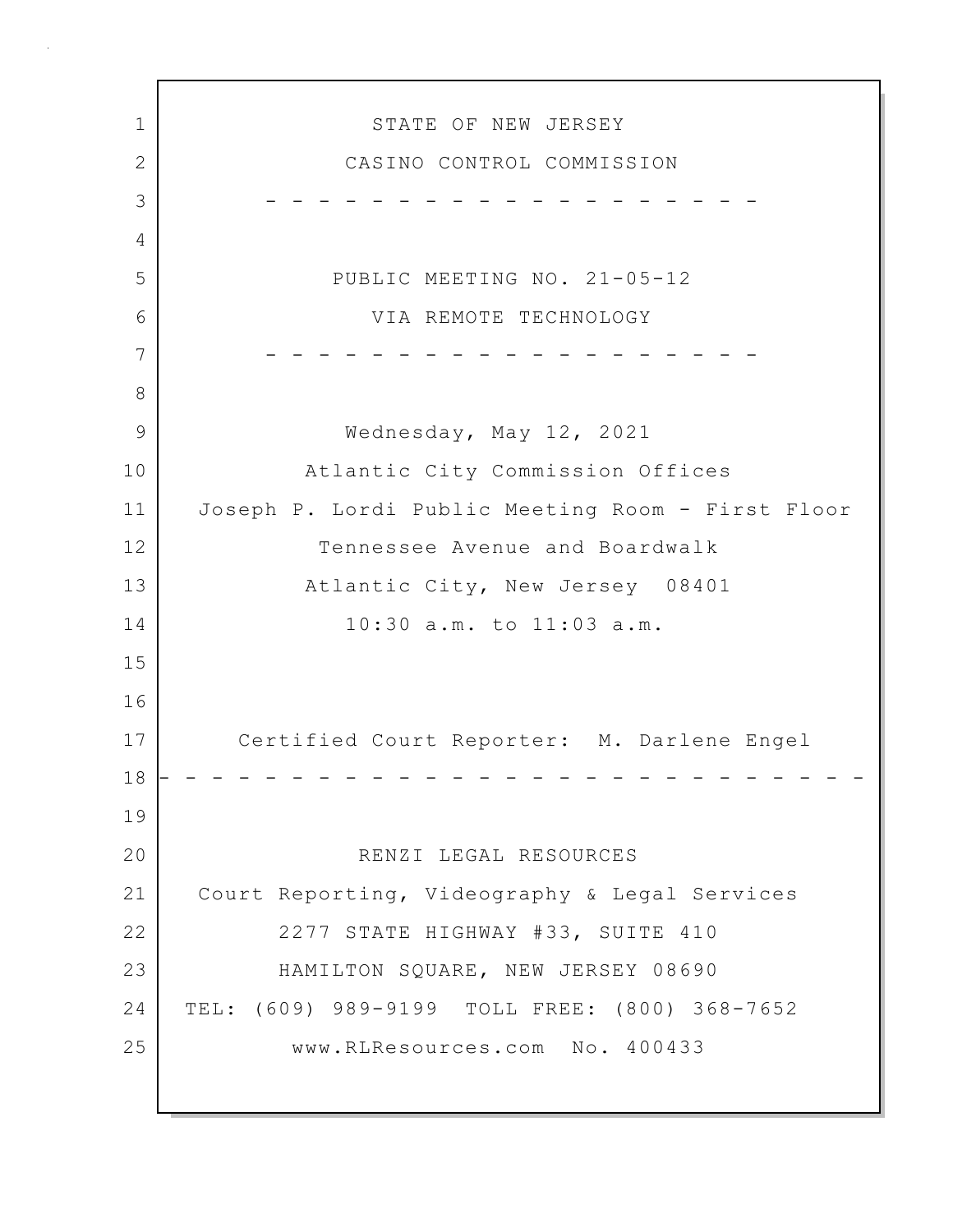```
1 B E F O R E :
2 CASINO CONTROL COMMISSION:
       JAMES T. PLOUSIS, CHAIR
 3 ALISA COOPER, VICE CHAIR
4 PRESENT FOR THE CASINO CONTROL COMMISSION:
       DARYL W. NANCE, ADMINISTRATIVE ANALYST
5 OPRA CUSTODIAN
 6 OFFICE OF THE GENERAL COUNSEL:
       DIANNA W. FAUNTLEROY, GENERAL COUNSEL/EXECUTIVE
7 SECRETARY
       TERESA M. PIMPINELLI, SENIOR COUNSEL
8
  OFFICE OF REGULATORY AFFAIRS:
 9 | PATRICK M. EALER, MANAGER, LICENSING
10 DIVISION OF GAMING ENFORCEMENT:
     DEPUTY ATTORNEYS GENERAL:
11 TRACY E. RICHARDSON, DEPUTY ATTORNEY GENERAL
       JORDAN HOLLANDER, DEPUTY ATTORNEY GENERAL
12 CAMILA MENDES-FERREIRA, DEPUTY ATTORNEY GENERAL
       DYLAN P. THOMPSON, DEPUTY ATTORNEY GENERAL
13
14
15
16
17
18
19
20
21
22
23
24
25
```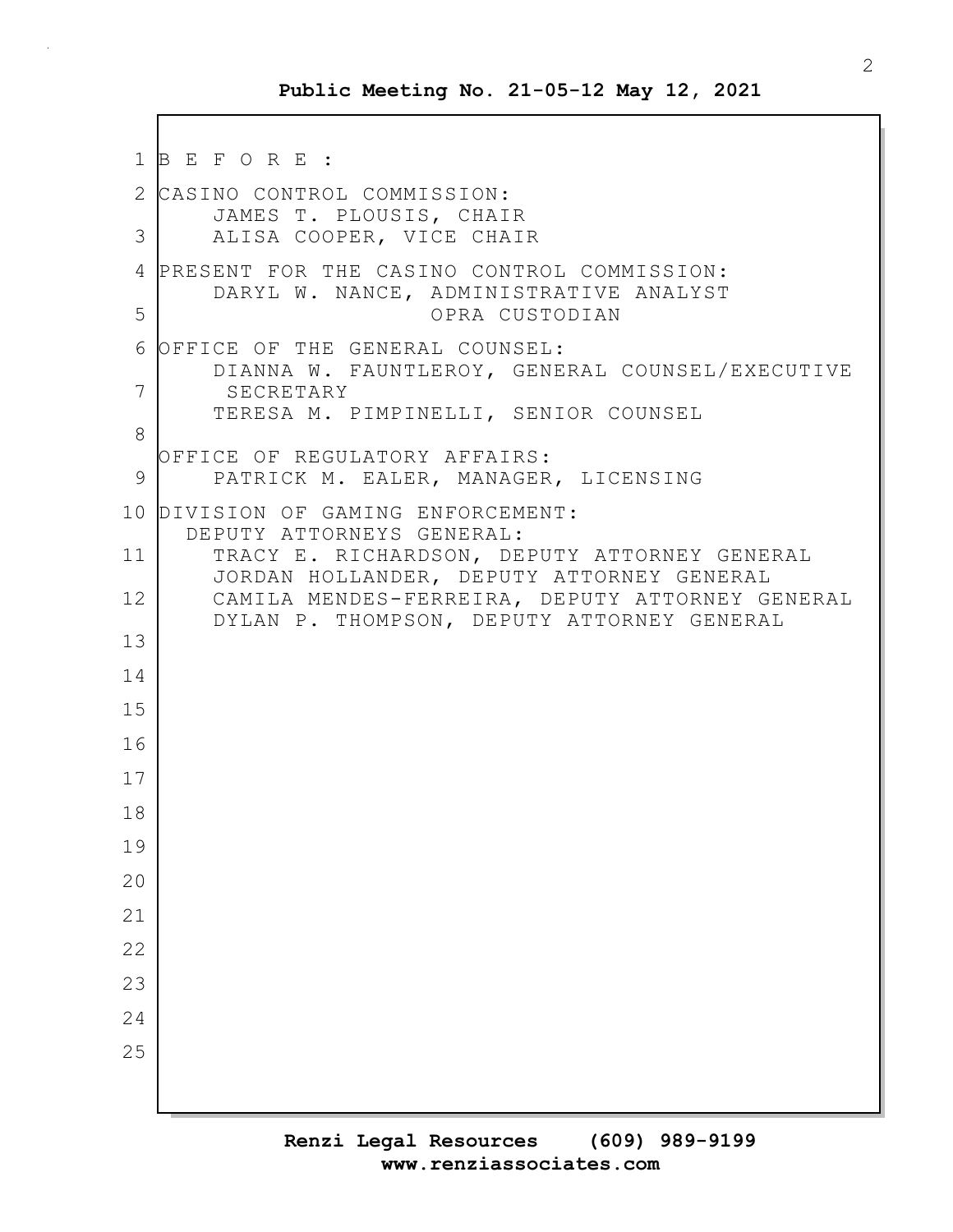1 A P P E A R A N C E S : 2 ITEM NO. 8 TERESA M. PIMPINELLI, SENIOR COUNSEL TRACY E. RICHARDSON, DEPUTY ATTORNEY 3 GENERAL PATRICK H. MADAMBA, JR., VICE PRESIDENT 4 LEGAL AFFAIRS AND LEGAL COUNSEL FOR: MGM RESORTS INTERNATIONAL, 5 ITEM NO. 9 DIANNA W. FAUNTLEROY, GENERAL COUNSEL 6 CAMILA MENDES-FERREIRA, DEPUTY ATTORNEY GENERAL 7 BESS SACCO, VICE PRESIDENT OF LEGAL AND REGULATORY AFFAIRS CAESARS ENTERTAINMENT, 8 INC. AND TROPICANA ATLANTIC CITY CORP. 9 ITEM NO. 10 DIANNA W. FAUNTLEROY, GENERAL COUNSEL DYLAN P. THOMPSON, DEPUTY ATTORNEY GENERAL 10 BROWNSTEIN, HYATT, FARBER & SCHRECK PAUL M. O'GARA, ESQ. 11 FOR: GOLDEN NUGGET HOLDINGS, LLC, AND GOLDEN NUGGET ONLINE GAMING, LLC 12 ITEM NO. 11 DIANNA W. FAUNTLEROY, GENERAL COUNSEL 13 TRACEY E. RICHARDSON, DEPUTY ATTORNEY **GENERAL** 14 PATRICK H. MADAMBA, JR., VICE PRESIDENT LEGAL AFFAIRS AND LEGAL COUNSEL 15 FOR: MARINA DISTRICT DEVELOPMENT COMPANY, LLC 16 ITEM NO. 12 DIANNA W. FAUNTLEROY, GENERAL COUNSEL 17 DYLAN P. THOMPSON, DEPUTY ATTORNEY GENERAL BROWNSTEIN, HYATT, FARBER & SCHRECK 18 PAUL M. O'GARA, ESQ. FOR: GOLDEN NUGGET ONLINE GAMING, LLC, 19 AND GOLDEN NUGGET HOLDINGS, LLC, ET AL. 20 21 22 23 24 25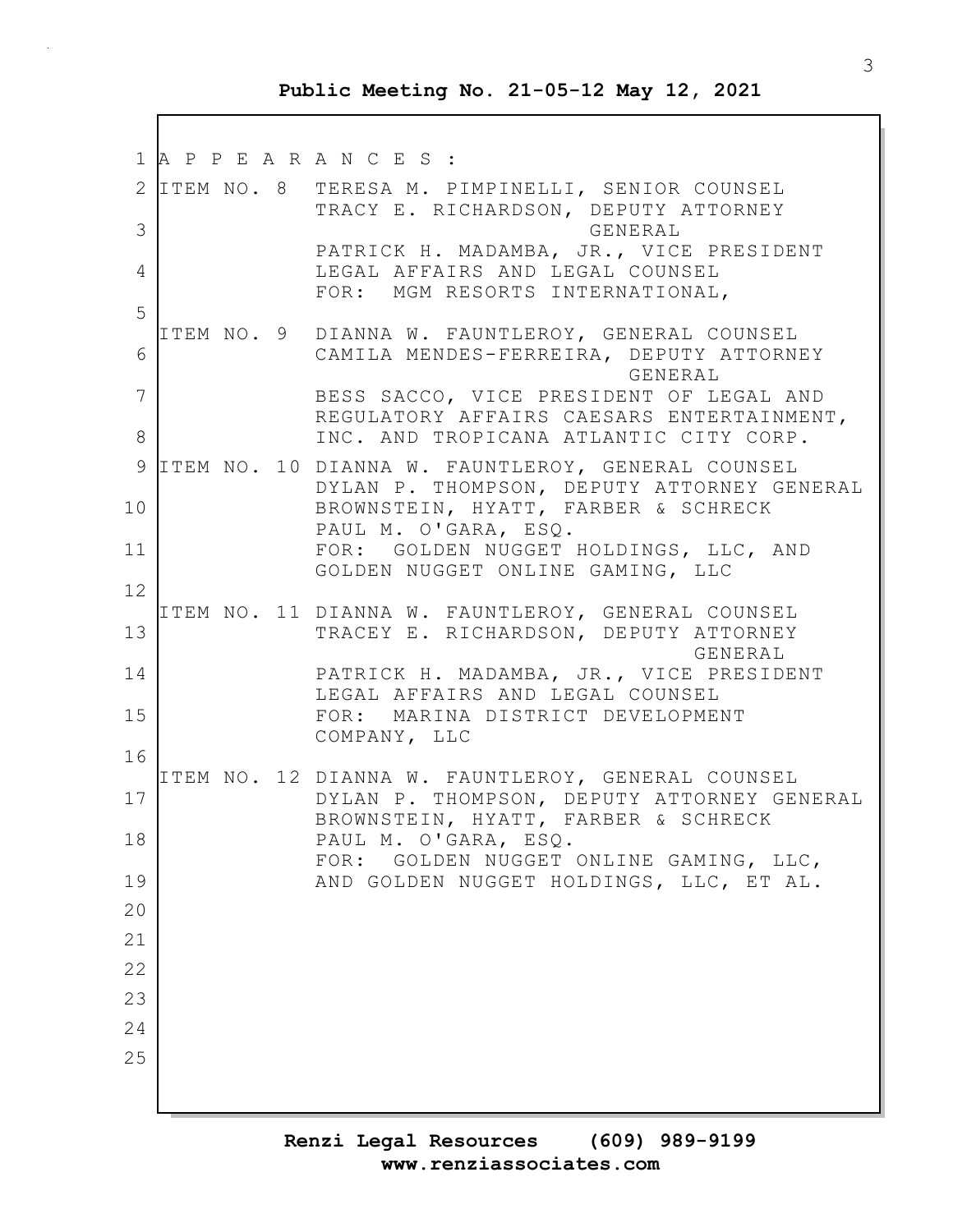Г

| $\mathbf{1}$   | AGENDA                                                    |  |
|----------------|-----------------------------------------------------------|--|
| $\sqrt{2}$     | PUBLIC MEETING NO. 21-05-12<br>MARY 12, 2021, 10:30 A.M.  |  |
| 3              | ITEM<br>PAGE VOTE                                         |  |
| $\overline{4}$ | Acknowledgement of Barbara Mattie<br>8                    |  |
|                | Ratification of the minutes of the April<br>9<br>10<br>1  |  |
| 5              | 14, 2021, public meeting                                  |  |
|                | 2<br>Applications for initial casino key                  |  |
| 6              | employee licenses:                                        |  |
|                | 12<br>a) Joseph M. DiPietro, Jr.<br>11                    |  |
| 7              | b) Tu My Thi Maddox<br>10<br>11                           |  |
|                | 10<br>11<br>c) Anthony Taylor                             |  |
| 8              | 12<br>11<br>d) Brett Volpe                                |  |
|                | 3<br>12<br>13<br>Applications for resubmitted casino key  |  |
| 9              | employee licenses:                                        |  |
|                | a) Stephen A. Breyer                                      |  |
| 10             | b) Howard J. Davis III                                    |  |
|                | c) Michelle C. Ennals (a/k/a/ Michelle                    |  |
| 11             | C. Goldsboro)                                             |  |
|                | d) Eric P. Fiocco                                         |  |
| 12             | e) Margaret I. Lewis (a/k/a Margaret I.                   |  |
|                | Ambrose                                                   |  |
| 13             | f) Anthony M. Limone, Jr.                                 |  |
|                | g) Favionel Ramos                                         |  |
| 14             | h) Ronald J. Rodriguez                                    |  |
| 15             | i) John P. Spollen<br>j) Joseph P. Totoro                 |  |
|                | Approvals through Delegation of Authority<br>4<br>14      |  |
| 16             | between April 9, 2021, and May 6, 2021,                   |  |
|                | pursuant to Resolution No. 17-01-11-11-C                  |  |
| 17             | 5<br>Requests for inactivation of casino key<br>15<br>17  |  |
|                | employee licenses:                                        |  |
| 18             | a) Cindi LePine                                           |  |
|                | b) Frank Pizzino                                          |  |
| 19             | c) Joshua Torres                                          |  |
|                | d) Salvatore Perna                                        |  |
| 20             | 6<br>Consideration of the lapse of casino key<br>18<br>17 |  |
|                | employee licenses:                                        |  |
| 21             | a) Ryan El-Halim                                          |  |
|                | b) Colleen Kane                                           |  |
| 22             | c) Earl McClinton                                         |  |
|                | d) Trevis Parker                                          |  |
| 23             | Consideration of the initial application<br>19<br>20      |  |
|                | of Michael Clement for a casino key                       |  |
| 24             | employee license (DKT 21-0004-CK)                         |  |
| 25             |                                                           |  |
|                |                                                           |  |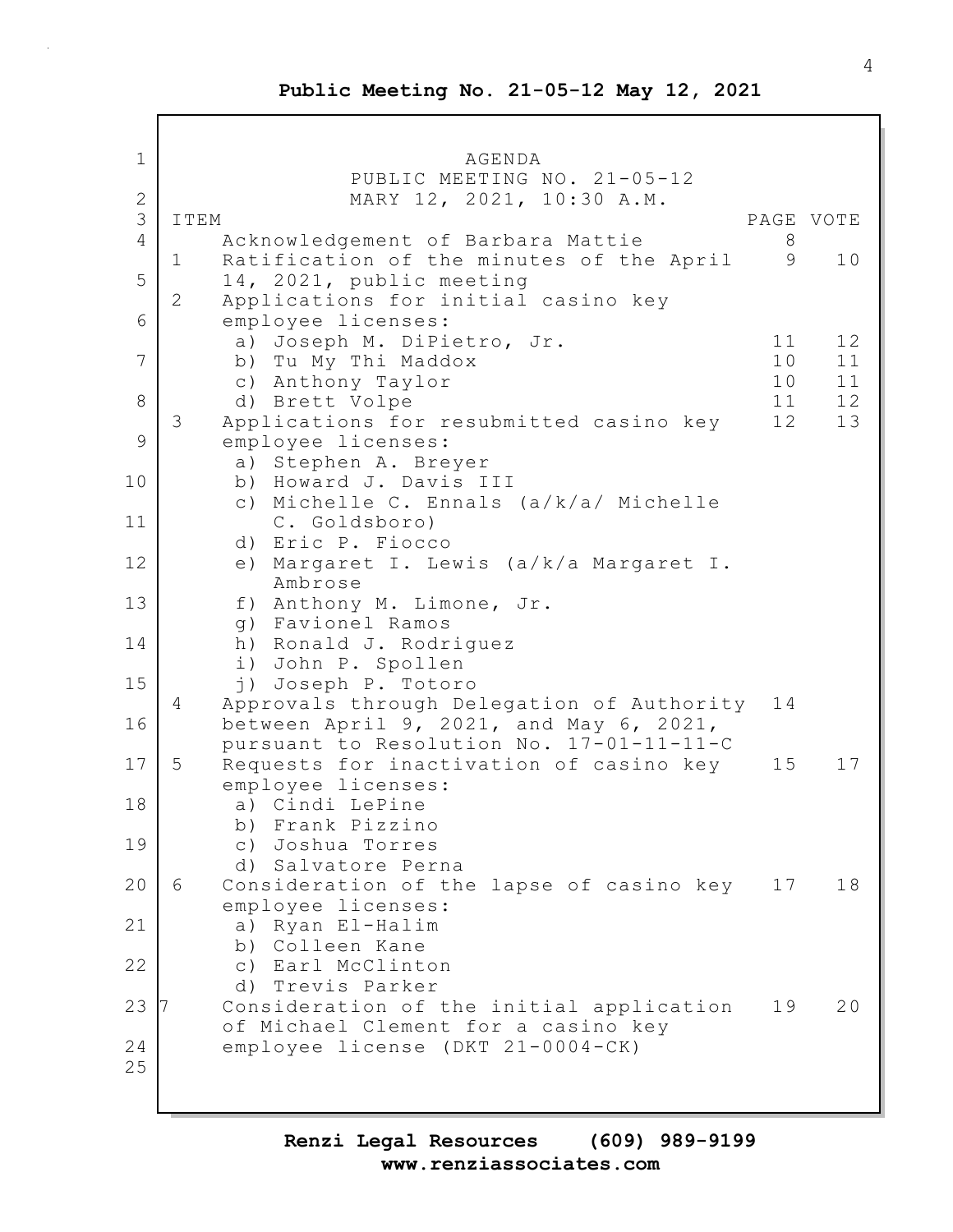1 CONTINUED AGENDA PUBLIC MEETING NO. 21-05-12 2 MAY 12, 2021, 10:30 a.m. ITEM PAGE VOTE 3 8 Consideration of the plenary 21 23 4 qualification of John B. Newman to serve as Senior vice President and 5 Chief Information Security Officer for MGM Resorts International (PRN 2392002) 6 9 Consideration of the initial casino key 23 26 employee licensure and plenary 7 qualification of Jacqueline S. Grace to serve as Senior Vice President and 8 General Manager for Tropicana Atlantic City Corp. 9 10 Consideration of the initial casino key 26 29 employee licensure and plenary 10 qualification of Nibin Philip to serve as Chief Information Security Officer 11 for Golden Nugget Holdings, LLC, and Golden Nugget Online Gamin, LLC 12 11 Consideration of the initial casino key 29 32 employee licensure and plenary 13 qualification of Christopher A. Gumiela to serve as Vice President Marketing & 14 Advertising - Regional Portfolio Marketing for Marina District 15 Development Company, LLC 12 Consideration of the initial casino key 32 35 16 employee licensure and plenary qualification of Michael J. Harwell to 17 serve as Chief Financial Officer for Golden Nugget Online Gamin, LLC, and 18 Golden Nugget Holding, LLC, et al. 19 20 21 22 23 24 25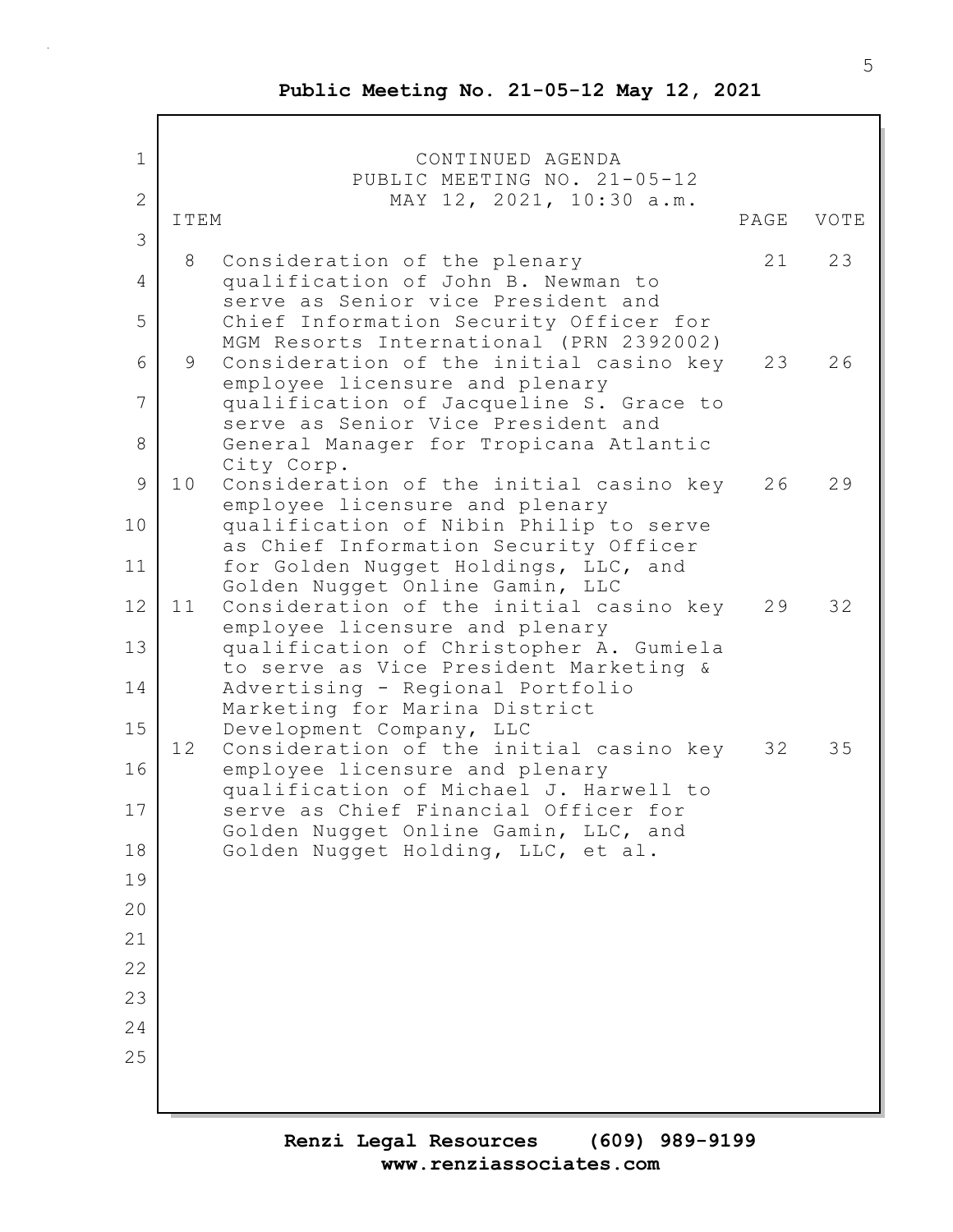|                | 6                                               |                | 8                                               |
|----------------|-------------------------------------------------|----------------|-------------------------------------------------|
| 1              | (Public Meeting 21-05-12 was commenced          | 1              | MS. FAUNTLEROY: Thank you.                      |
| $\overline{c}$ | at 10:30 a.m.)                                  | $\overline{c}$ | Good morning. Please answer when I call         |
| 3              | MR. NANCE: Good morning. I'd like to            | 3              | your name for the roll, please.                 |
| 4              | read an opening statement:                      | 4              | Vice Chair Cooper?                              |
| 5              | This is to advise the general public            | 5              | VICE CHAIR COOPER: Here.                        |
| 6              | that in compliance with Chapter 231 of the      | 6              | MS. FAUNTLEROY: And Chairman Plousis?           |
| 7              | public laws of 1975 entitled "Senator Bryon M.  | 7              | CHAIR PLOUSIS: Here.                            |
| 8              | Baer Open Public Meeting Act," the New Jersey   | 8              | MS. FAUNTLEROY: Thank you.                      |
| 9              | Casino Control Commission on December 9th,      | 9              | CHAIR PLOUSIS: Before we begin the              |
| 10             | 2020, filed with the Secretary of State at the  | 10             | agenda, I wanted to take this opportunity to    |
| 11             | State House in Trenton an annual meeting        | 11             | make an acknowledge of a longtime employee.     |
| 12             | schedule.                                       | 12             | Ms. Barbara Mattie retired from the Commission  |
| 13             | On December 9th, 2020, copies were              | 13             | at the beginning of this month after 41 years   |
| 14             | mailed to subscribers.                          | 14             | of public service.                              |
| 15             | Any member of the public who wish to            | 15             | Barbara was Manager of our Policy               |
| 16             | address the Commission will be given the        | 16             | Planning and Development Unit for the past ten  |
| 17             | opportunity to do so before the Commission      | 17             | years, and she will be greatly missed.          |
| 18             | adjourns for the day.                           | 18             | On behalf of myself and Vice Chair              |
| 19             | Please acknowledge the Pledge of                | 19             | Cooper, we want to wish Barbara a well-deserved |
| 20             | Allegiance.                                     | 20             | and happy retirement. We appreciate and         |
| 21             | (The Flag Salute was recited.)                  | 21             | acknowledge her dedicated service to the        |
| 22             | CHAIR PLOUSIS: Good morning. Welcome            | 22             | Commission and to the State of New Jersey, and  |
| 23             | everyone who is joining us remotely today. As   | 23             | she will be greatly missed.                     |
| 24             | a measure to mitigate the spread of COVID-19    | 24             | So again, Barbara Mattie, we wish you           |
| 25             | and to protect the health and safety of meeting | 25             | the best in retirement after a 41-year career   |
|                | 7                                               |                | 9                                               |
|                |                                                 |                |                                                 |
| 1              | participants as well as the members of the      | 1              | ITEM NO. 1                                      |
| $\overline{2}$ | public interested in the meeting, the           | $\overline{c}$ | here at the Casino Control Commission.          |
| 3              | Commission is continuing to use remote          | 3              | Thank you.                                      |
| 4              | collaboration technology for meeting            | 4              | MS. FAUNTLEROY: Reviewed matters                |
| 5              | participants.                                   | 5              | discussed in closed session, the minutes from   |
| 6              | The public is able to listen through            | 6              | the March 11, 2020, closed session were         |
| 7              | access provided on the Commission's website as  | 7              | approved, as well as the minutes of the April   |
| 8              | well as through our YouTube channel.            | 8              | 14, 2021, closed session were also approved.    |

| 3              | Commission is continuing to use remote          | 3  | Thank yo        |
|----------------|-------------------------------------------------|----|-----------------|
| $\overline{4}$ | collaboration technology for meeting            | 4  | MS. FAU         |
| 5              | participants.                                   | 5  | discussed in cl |
| 6              | The public is able to listen through            | 6  | the March 11,   |
| $\tau$         | access provided on the Commission's website as  | 7  | approved, as v  |
| 8              | well as through our YouTube channel.            | 8  | 14, 2021, clos  |
| 9              | We will accept public comments via              | 9  | And the C       |
| 10             | e-mail. Public comments can be sent to:         | 10 | promotion of a  |
| 11             | public.comments@ccc.state.nj.us. I'll repeat    | 11 | position of Ma  |
| 12             | that public comments can be sent to             | 12 | Development     |
| 13             | public.comments@ccc.state.nj.us beginning now   | 13 | Affairs.        |
| 14             | and any time throughout the meeting, ending at  | 14 | <b>CHAIR P</b>  |
| 15             | the time of adjournment.                        | 15 | or corrections' |
| 16             | This meeting is being transcribed as            | 16 | (No respo       |
| 17             | well as recorded, and minutes will be available | 17 | <b>CHAIRP</b>   |
| 18             | on our website in due course.                   | 18 | motion?         |
| 19             | To meeting participant callers, I ask           | 19 | MS. FAU         |
| 20             | that you follow the instructions provided with  | 20 | for the record. |
| 21             | the web link or the audio call-in code and      | 21 | <b>CHAIR P</b>  |
| 22             | place your phones on mute until your matter is  | 22 | MS. FAU         |
| 23             | called. Also please remember to identify        | 23 | ratification of |
| 24             | yourself before speaking.                       | 24 | 2021, public n  |
| 25             | Thank you.                                      | 25 | <b>CHAIR P</b>  |
|                |                                                 |    |                 |

Commission approved the of an existing employee to the

Manager, Policy Planning and

1t within the Division of Regulatory

PLOUSIS: Are there any questions 1s?

ponse.)

PLOUSIS: Hearing none, is there a

19 MS. FAUNTLEROY: That -- that was just

PLOUSIS: Oh, I'm sorry.

UNTLEROY: Item No. 1 is the

of the minutes of the April 14,

- meeting.
	- PLOUSIS: Are there any questions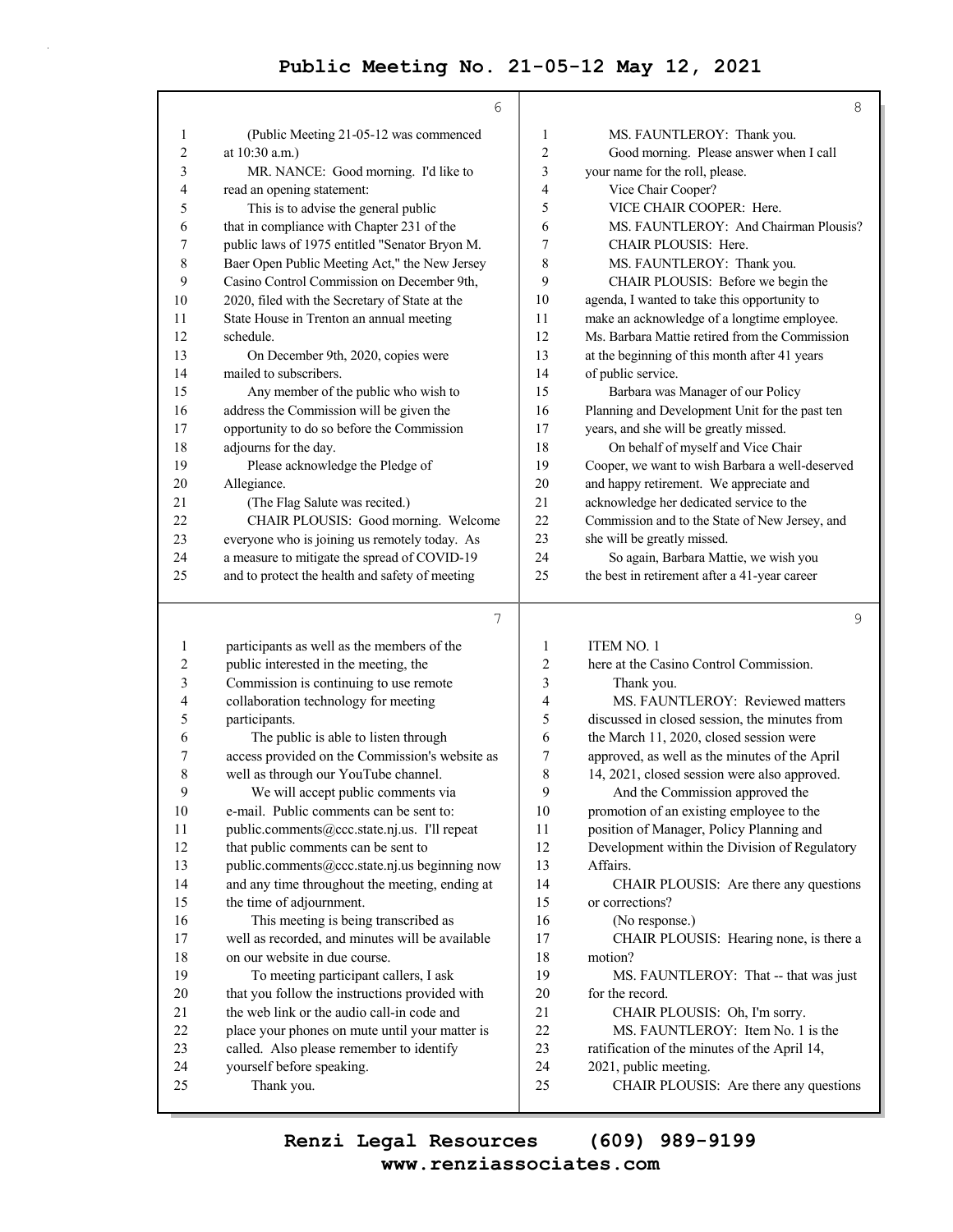| ITEM NO. 2<br>ITEM NO. 3<br>1<br>1<br>2<br>2<br>or corrections?<br>Maddox and, second, Anthony Taylor.<br>3<br>And again, staff has reviewed those,<br>3<br>(No response.)<br>Division has raised issues with respect to<br>4<br>CHAIR PLOUSIS: Hearing none, is there a<br>4<br>5<br>5<br>those two, and we recommend that those two be<br>motion?<br>VICE CHAIR COOPER: Mr. Chairman, I move<br>remanded to the hearing process for your<br>6<br>6<br>consideration.<br>7<br>to ratify the minutes of April 14th, 2021.<br>7<br>8<br>CHAIR PLOUSIS: I second that motion.<br>8<br>CHAIR PLOUSIS: Are there any questions<br>9<br>9<br>for counsel on either of these matters?<br>Any further discussion?<br>10<br>10<br>(No response.)<br>(No response.)<br>CHAIR PLOUSIS: Hearing none, all in<br>CHAIR PLOUSIS: Hearing none, is there a<br>11<br>11 |    | 10              |    | 12                                      |
|----------------------------------------------------------------------------------------------------------------------------------------------------------------------------------------------------------------------------------------------------------------------------------------------------------------------------------------------------------------------------------------------------------------------------------------------------------------------------------------------------------------------------------------------------------------------------------------------------------------------------------------------------------------------------------------------------------------------------------------------------------------------------------------------------------------------------------------------------------|----|-----------------|----|-----------------------------------------|
|                                                                                                                                                                                                                                                                                                                                                                                                                                                                                                                                                                                                                                                                                                                                                                                                                                                          |    |                 |    |                                         |
|                                                                                                                                                                                                                                                                                                                                                                                                                                                                                                                                                                                                                                                                                                                                                                                                                                                          |    |                 |    |                                         |
|                                                                                                                                                                                                                                                                                                                                                                                                                                                                                                                                                                                                                                                                                                                                                                                                                                                          |    |                 |    |                                         |
|                                                                                                                                                                                                                                                                                                                                                                                                                                                                                                                                                                                                                                                                                                                                                                                                                                                          |    |                 |    |                                         |
|                                                                                                                                                                                                                                                                                                                                                                                                                                                                                                                                                                                                                                                                                                                                                                                                                                                          |    |                 |    |                                         |
|                                                                                                                                                                                                                                                                                                                                                                                                                                                                                                                                                                                                                                                                                                                                                                                                                                                          |    |                 |    |                                         |
|                                                                                                                                                                                                                                                                                                                                                                                                                                                                                                                                                                                                                                                                                                                                                                                                                                                          |    |                 |    |                                         |
|                                                                                                                                                                                                                                                                                                                                                                                                                                                                                                                                                                                                                                                                                                                                                                                                                                                          |    |                 |    |                                         |
|                                                                                                                                                                                                                                                                                                                                                                                                                                                                                                                                                                                                                                                                                                                                                                                                                                                          |    |                 |    |                                         |
|                                                                                                                                                                                                                                                                                                                                                                                                                                                                                                                                                                                                                                                                                                                                                                                                                                                          |    |                 |    |                                         |
|                                                                                                                                                                                                                                                                                                                                                                                                                                                                                                                                                                                                                                                                                                                                                                                                                                                          |    |                 |    |                                         |
|                                                                                                                                                                                                                                                                                                                                                                                                                                                                                                                                                                                                                                                                                                                                                                                                                                                          | 12 | favor, say aye? | 12 | motion?                                 |
| 13<br>13<br>(Ayes.)                                                                                                                                                                                                                                                                                                                                                                                                                                                                                                                                                                                                                                                                                                                                                                                                                                      |    |                 |    | VICE CHAIR COOPER: I move to remand for |
| CHAIR PLOUSIS: Opposed?<br>a hearing the two initial casino key employee<br>14<br>14                                                                                                                                                                                                                                                                                                                                                                                                                                                                                                                                                                                                                                                                                                                                                                     |    |                 |    |                                         |
| 15<br>(No response.)<br>license applications.<br>15                                                                                                                                                                                                                                                                                                                                                                                                                                                                                                                                                                                                                                                                                                                                                                                                      |    |                 |    |                                         |
| 16<br>CHAIR PLOUSIS: Ayes have it.<br>CHAIR PLOUSIS: I second that.<br>16                                                                                                                                                                                                                                                                                                                                                                                                                                                                                                                                                                                                                                                                                                                                                                                |    |                 |    |                                         |
| 17<br>MS. FAUNTLEROY: Thank you.<br>Any further discussion?<br>17                                                                                                                                                                                                                                                                                                                                                                                                                                                                                                                                                                                                                                                                                                                                                                                        |    |                 |    |                                         |
| 18<br>Item No. 2 for your consideration are<br>18<br>(No response.)                                                                                                                                                                                                                                                                                                                                                                                                                                                                                                                                                                                                                                                                                                                                                                                      |    |                 |    |                                         |
| applications for initial casino key employee<br>19<br>CHAIR PLOUSIS: Hearing none, all in<br>19                                                                                                                                                                                                                                                                                                                                                                                                                                                                                                                                                                                                                                                                                                                                                          |    |                 |    |                                         |
| 20<br>licenses. They include: A, Joseph M.<br>favor, say aye?<br>20                                                                                                                                                                                                                                                                                                                                                                                                                                                                                                                                                                                                                                                                                                                                                                                      |    |                 |    |                                         |
| DiPietro, Jr., B, Tu My Thi Maddox, C, Anthony<br>21<br>21<br>(Ayes.)                                                                                                                                                                                                                                                                                                                                                                                                                                                                                                                                                                                                                                                                                                                                                                                    |    |                 |    |                                         |
| 22<br>Taylor, and, D, Brett Volpe.<br>22<br>CHAIR PLOUSIS: Opposed?                                                                                                                                                                                                                                                                                                                                                                                                                                                                                                                                                                                                                                                                                                                                                                                      |    |                 |    |                                         |
| 23<br>With respect to Mr. DiPietro and Mr.<br>(No response.)<br>23                                                                                                                                                                                                                                                                                                                                                                                                                                                                                                                                                                                                                                                                                                                                                                                       |    |                 |    |                                         |
| CHAIR PLOUSIS: Ayes have it.<br>24<br>Volpe, I will call those matters separately.<br>24                                                                                                                                                                                                                                                                                                                                                                                                                                                                                                                                                                                                                                                                                                                                                                 |    |                 |    |                                         |
| MS. FAUNTLEROY: Item No. 3 are<br>25<br>25<br>As to the remaining matters, staff has                                                                                                                                                                                                                                                                                                                                                                                                                                                                                                                                                                                                                                                                                                                                                                     |    |                 |    |                                         |

#### 11

13

1 **ITEM NO. 2** 2 reviewed, Division has no objection to those 3 licenses being granted, and staff recommends 4 that you do so. 5 CHAIR PLOUSIS: Are there any questions 6 on these two matters? 7 (No response.) 8 CHAIR PLOUSIS: Hearing none, is there a 9 motion? 10 VICE CHAIR COOPER: Mr. Chairman, I move 11 to grant the two initial casino key employee 12 licenses. 13 CHAIR PLOUSIS: I second that motion. 14 Any further discussion? 15 (No response.) 16 CHAIR PLOUSIS: Hearing none, all in 17 favor, say aye? 18 (Ayes.) 19 CHAIR PLOUSIS: Opposed? 20 (No response.) 21 CHAIR PLOUSIS: Ayes have it. 22 MS. FAUNTLEROY: Thank you. 23 So the reverse, two that you granted 24 DiPietro and Volpe. The two that are being 25 called separately are, first, Mr. Tu My Thi 1 ITEM NO. 3 2 applications for resubmitted casino key 3 employee licenses. They are: A, Stephen A. 4 Breyer, B, Howard J. Davis III, C, Michelle C. 5 Ennals, also known as Michelle C. Goldboro, D, 6 Eric P. Fiocco, E, Margaret L. Lewis [sic], 7 also known as Margaret L. Ambrose [sic], F, 8 Anthony M. Limone, Jr., G, Favionel Ramos, H, 9 Ronald J. Rodriguez, I, John P. Spollen, J, 10 Joseph P. Totoro. 11 CHAIR PLOUSIS: Are there any questions 12 on any of these matters? 13 (No response.) 14 CHAIR PLOUSIS: Hearing none, is there a 15 motion? 16 VICE CHAIR COOPER: I move to grant the 17 ten resubmitted casino key employee licenses. 18 CHAIR PLOUSIS: I second that motion. 19 Any further discussion? 20 (No response.) 21 CHAIR PLOUSIS: Hearing none, all in 22 favor, say aye? 23 (Ayes.) 24 CHAIR PLOUSIS: Opposed response? 25 (No response.)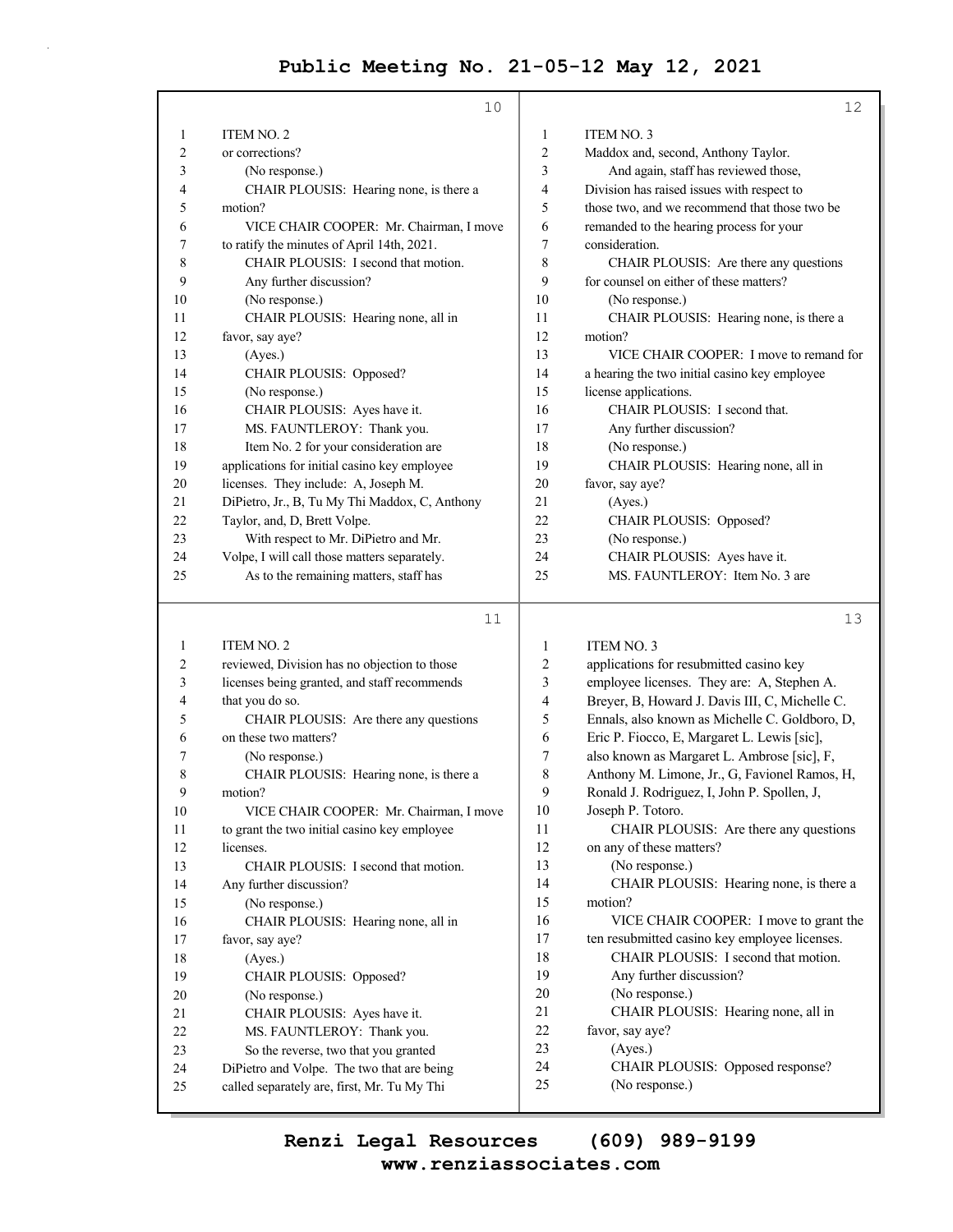| <b>ITEM NO. 4</b><br><b>ITEM NO. 5</b><br>1<br>1<br>of casino key employee licenses, and I will<br>2<br>CHAIR PLOUSIS: Ayes have it.<br>2 |    |
|-------------------------------------------------------------------------------------------------------------------------------------------|----|
|                                                                                                                                           |    |
|                                                                                                                                           |    |
| 3<br>MS. FAUNTLEROY: Thank you.<br>3<br>defer to Patrick Ealer to review those matters.                                                   |    |
| MR. EALER: Good morning again. Patrick<br>Item No. 4 are approvals through<br>4<br>4                                                      |    |
| Delegation of Authority between April 9, 2021,<br>5<br>5<br>Ealer.                                                                        |    |
| and May 6, 2021, pursuant to Resolution No.<br>In lieu of filing a casino key employee<br>6<br>6                                          |    |
| license review application, the following four<br>$17-01-11-11-C$<br>7<br>7                                                               |    |
| 8<br>Mr. Ealer is available to review those<br>8<br>individuals have requested to be placed on the                                        |    |
| casino key employee approved inactive list for<br>9<br>9<br>matters with you; however, no vote is required.                               |    |
| 10<br>MR. EALER: Patrick Ealer, Casino<br>a period up to five years.<br>10                                                                |    |
| Control Commission Licensing and Financial<br>11<br>They are: Cindi R. Lepine, also known<br>11                                           |    |
| Evaluation Manager. Good morning, Chairman and<br>as Cindi R. Feinsot, Frank A. Pizzino, Joshua<br>12<br>12                               |    |
| 13<br>Vice Chair Cooper.<br>13<br>A. Torres, and Salvatore Perna.                                                                         |    |
| 14<br>Between April 9 and May 6, 2021, the<br>The Commission staff has reviewed these<br>14                                               |    |
| staff of the Regulatory Affairs Division<br>15<br>15<br>requests and recommends granting the requested                                    |    |
| granted the following approvals via Delegated<br>16<br>16<br>relief.                                                                      |    |
| 17<br>17<br>Authority:<br>CHAIR PLOUSIS: Are there any questions                                                                          |    |
| on any of these matters?<br>18<br>On April 12, 2021, a temporary casino<br>18                                                             |    |
| key employee license was granted to James B.<br>(No response.)<br>19<br>19                                                                |    |
| Miller for a director of facilities position at<br>20<br>20<br>CHAIR PLOUSIS: Hearing none, is there a                                    |    |
| Bally's, Atlantic City.<br>21<br>motion?<br>21                                                                                            |    |
| 22<br>On April 16, 2021, a multi-casino<br>22<br>VICE CHAIR COOPER: Mr. Chairman, I move                                                  |    |
| 23<br>endorsement on an existing casino key employee<br>23<br>to grant the requested relief and order that                                |    |
| license was granted to Michael J. Rynkiewicz,<br>the four casino key employee licenses be<br>24<br>24                                     |    |
| 25<br>25<br>Jr., for the Finance Operations Controller<br>inactivated.                                                                    |    |
| 15                                                                                                                                        | 17 |

| ۰. |                               |  |
|----|-------------------------------|--|
|    | I<br>$\overline{\phantom{a}}$ |  |

| 1  | <b>ITEM NO. 5</b>                               | 1              | ITEM NO. 6                                     |
|----|-------------------------------------------------|----------------|------------------------------------------------|
| 2  | position at Hard Rock Atlantic City and         | 2              | CHAIR PLOUSIS: I second that motion.           |
| 3  | Boardwalk 1000.                                 | 3              | Any further discussion?                        |
| 4  | On April 21, 2021, temporary casino key         | $\overline{4}$ | (No response.)                                 |
| 5  | employee licenses were granted to Cooper J.     | 5              | CHAIR PLOUSIS: Hearing none, all in            |
| 6  | Fiadino for an assistant security shift manager | 6              | favor, say aye?                                |
| 7  | position and to Martin Williamson, Jr., for a   | 7              | (Ayes.)                                        |
| 8  | dual-rate surveillance shift manager position,  | 8              | CHAIR PLOUSIS: Opposed?                        |
| 9  | both at Hard Rock Atlantic City.                | 9              | (No response.)                                 |
| 10 | Also on April 21, 2021, a temporary             | 10             | CHAIR PLOUSIS: Ayes have it.                   |
| 11 | casino key employee license was granted to      | 11             | MR. EALER: Thank you.                          |
| 12 | Christopher T. Hartney for an assistant         | 12             | MS. FAUNTLEROY: Item No. 6 are the             |
| 13 | security shift manager position at Resorts      | 13             | consideration of the lapsing of the casino key |
| 14 | Atlantic City.                                  | 14             | employee licenses.                             |
| 15 | And on April 27, 2021, a temporary              | 15             | Again I refer to Patrick Ealer to review       |
| 16 | casino key employee license was granted to      | 16             | those matters with you.                        |
| 17 | Eduardo Morales for a dual-rate slot shift      | 17             | MR. EALER: Again, Patrick Ealer of the         |
| 18 | manager position at Ocean Casino.               | 18             | Casino Control Commission.                     |
| 19 | This shall memorialize the noted                | 19             | There are four individuals for your            |
| 20 | approvals that were granted via Delegated       | 20             | consideration to lapse their casino key        |
| 21 | Authority during this period, and no further    | 21             | employee license. In each case the casino key  |
| 22 | Commission action is required.                  | 22             | employee license review application filing     |
| 23 | Thank you.                                      | 23             | deadline has passed and the individual has not |
| 24 | MS. FAUNTLEROY: Thank you.                      | 24             | filed a casino key employee license review     |
| 25 | Item No. 5 are requests for inactivation        | 25             | application or requested to be placed on the   |
|    |                                                 |                |                                                |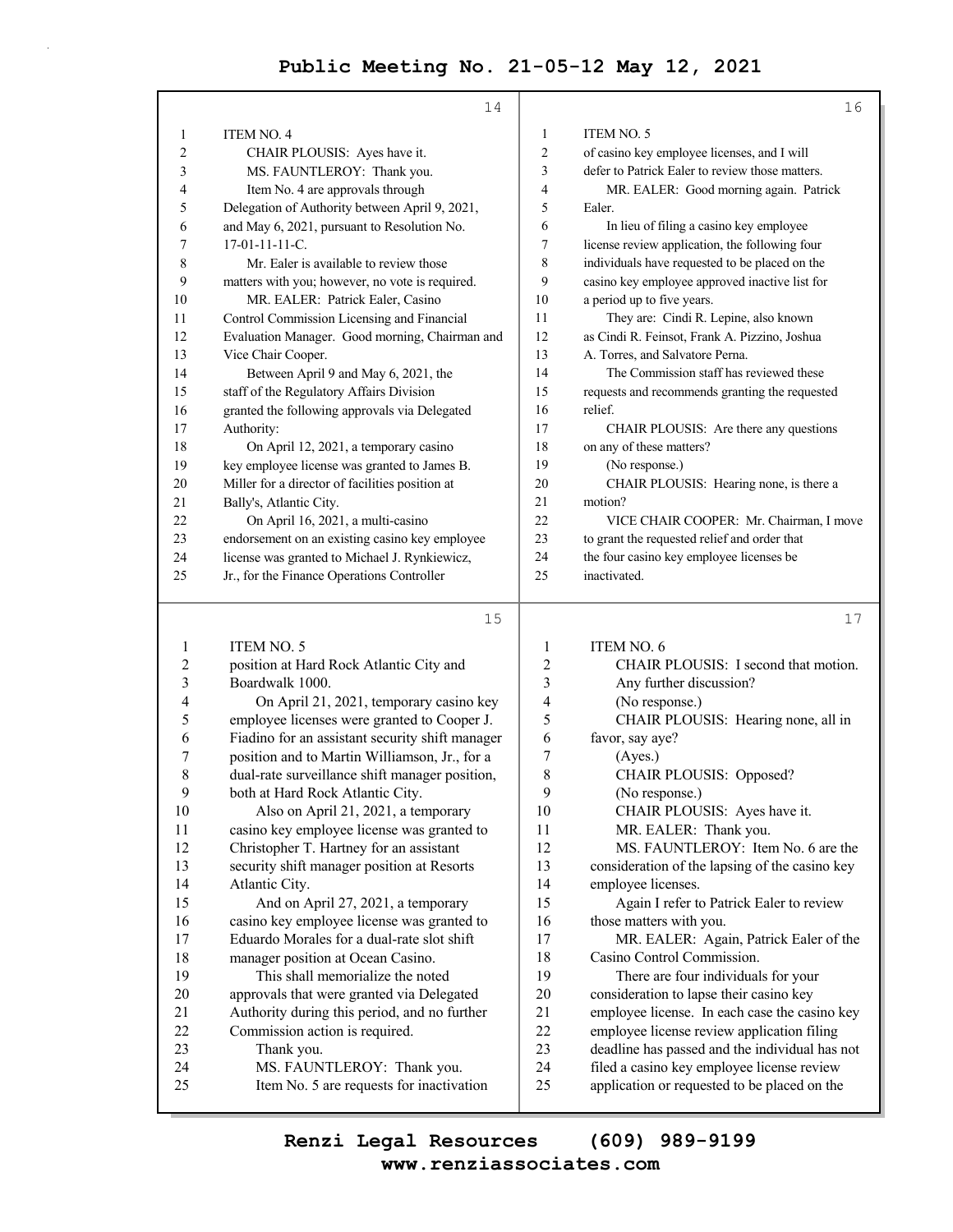|    | 18                                            |                | 20                                            |
|----|-----------------------------------------------|----------------|-----------------------------------------------|
| 1  | ITEM NO. 6                                    | 1              | ITEM NO. 7                                    |
| 2  | approved inactive list.                       | $\overline{2}$ | Gaming Enforcement.                           |
| 3  | Based on these facts, staff recommends        | 3              | The Division has nothing further to add       |
| 4  | that the casino key employee licenses of Ryan | 4              | to this matter and respectfully requests that |
| 5  | A. El-Halim, Colleen M. Kane, Earl A.         | 5              | the stipulation be approved as submitted.     |
| 6  | McClinton, and Trevis Parker, also known as   | 6              | Thank you very much.                          |
| 7  | Trevis E. Stokes, be deemed to have lapsed.   | 7              | CHAIR PLOUSIS: Are there any questions        |
| 8  | CHAIR PLOUSIS: Are there any questions        | 8              | for counsel?                                  |
| 9  | on these matters?                             | 9              | (No response.)                                |
| 10 | (No response.)                                | 10             | CHAIR PLOUSIS: Hearing none, is there a       |
| 11 | CHAIR PLOUSIS: Hearing none, is there a       | 11             | motion?                                       |
| 12 | motion?                                       | 12             | VICE CHAIR COOPER: Mr. Chairman, I move       |
| 13 | VICE CHAIR COOPER: Mr. Chairman, I move       | 13             | to approve the stipulation of settlement      |
| 14 | to find that the four casino key employee     | 14             | between the Division and Applicant and grant  |
| 15 | license -- licenses lapsed pursuant to NJAC   | 15             | the initial application of Michael M. Clement |
| 16 | $19:41A-6.1(f)$ of the regulations.           | 16             | for a casino key employee license subject to  |
| 17 | CHAIR PLOUSIS: I second that motion.          | 17             | compliance with the terms and conditions as   |
| 18 | Any further discussion?                       | 18             | provided for in the stipulation.              |
| 19 | (No response.)                                | 19             | CHAIR PLOUSIS: I second that motion.          |
| 20 | CHAIR PLOUSIS: Hearing none, all in           | 20             | Any further discussion?                       |
| 21 | favor, say aye?                               | 21             | (No response.)                                |
| 22 | (Ayes.)                                       | 22             | CHAIR PLOUSIS: Hearing none, all in           |
| 23 | CHAIR PLOUSIS: Opposed?                       | 23             | favor, say aye?                               |
| 24 | (No response.)                                | 24             | (Ayes.)                                       |
| 25 | CHAIR PLOUSIS: Ayes have it.                  | 25             | CHAIR PLOUSIS: Opposed?                       |
|    | 19                                            |                | 21                                            |
|    | <b>ITEMAIO</b> $7$                            |                | <b>ITEMAIO</b> 0                              |

| 1              | <b>ITEM NO. 7</b>                             | 1  | <b>ITEM NO. 8</b>                               |
|----------------|-----------------------------------------------|----|-------------------------------------------------|
| $\overline{c}$ | MR. EALER: Thank you.                         | 2  | (No response.)                                  |
| 3              | MS. FAUNTLEROY: Item No. 7 is                 | 3  | CHAIR PLOUSIS: Ayes have it.                    |
| 4              | consideration of the initial application of   | 4  | MS. FAUNTLEROY: Item No. 8 is                   |
| 5              | Michael Clement for a casino key employee     | 5  | consideration of the plenary qualification of   |
| 6              | license.                                      | 6  | John B. Newman to serve as Senior Vice          |
| 7              | Senior Counsel Teresa Pimpinelli is           | 7  | President and Chief Information Security        |
| 8              | available to discuss that matter with you.    | 8  | Officer for MGM Resorts International.          |
| 9              | MS. PIMPINELLI: Good morning, Chairman        | 9  | Again, Senior Counsel Pimpinelli will           |
| 10             | and Vice Chair Cooper. This is Teresa         | 10 | address that matter with you.                   |
| 11             | Pimpinelli, Senior Counsel, appearing for the | 11 | MS. PIMPINELLI: Hello again, Chairman           |
| 12             | Commission.                                   | 12 | and Vice Chair Cooper. Teresa Pimpinelli,       |
| 13             | For your consideration is a stipulation       | 13 | Senior Counsel for the Commission appearing     |
| 14             | of settlement for the initial application of  | 14 | again.                                          |
| 15             | Michael Clement for his casino key employee   | 15 | For your consideration is the plenary           |
| 16             | license.                                      | 16 | qualification of John Brandon Newman to serve   |
| 17             | Staff has reviewed the stipulation,           | 17 | as Senior Vice President and Chief Information  |
| 18             | previously provided it along with a           | 18 | Security Officer for MGM Resorts International. |
| 19             | recommendation to you.                        | 19 | As you may recall, Mr. Newman was               |
| 20             | Jordan Hollander should be here on            | 20 | granted temporary qualification for these       |
| 21             | behalf of the Division, and I would just ask  | 21 | positions on September 16th, 2020.              |
| 22             | for him to enter his appearance.              | 22 | A draft resolution for the plenary              |
| 23             | MR. HOLLANDER: Good morning, Chairman         | 23 | qualification has been distributed to the       |
| 24             | and Vice Chair Cooper. Jordan Hollander,      | 24 | parties.                                        |
| 25             | Deputy Attorney General for the Division of   | 25 | I believe Pat Madamba is here on behalf         |
|                |                                               |    |                                                 |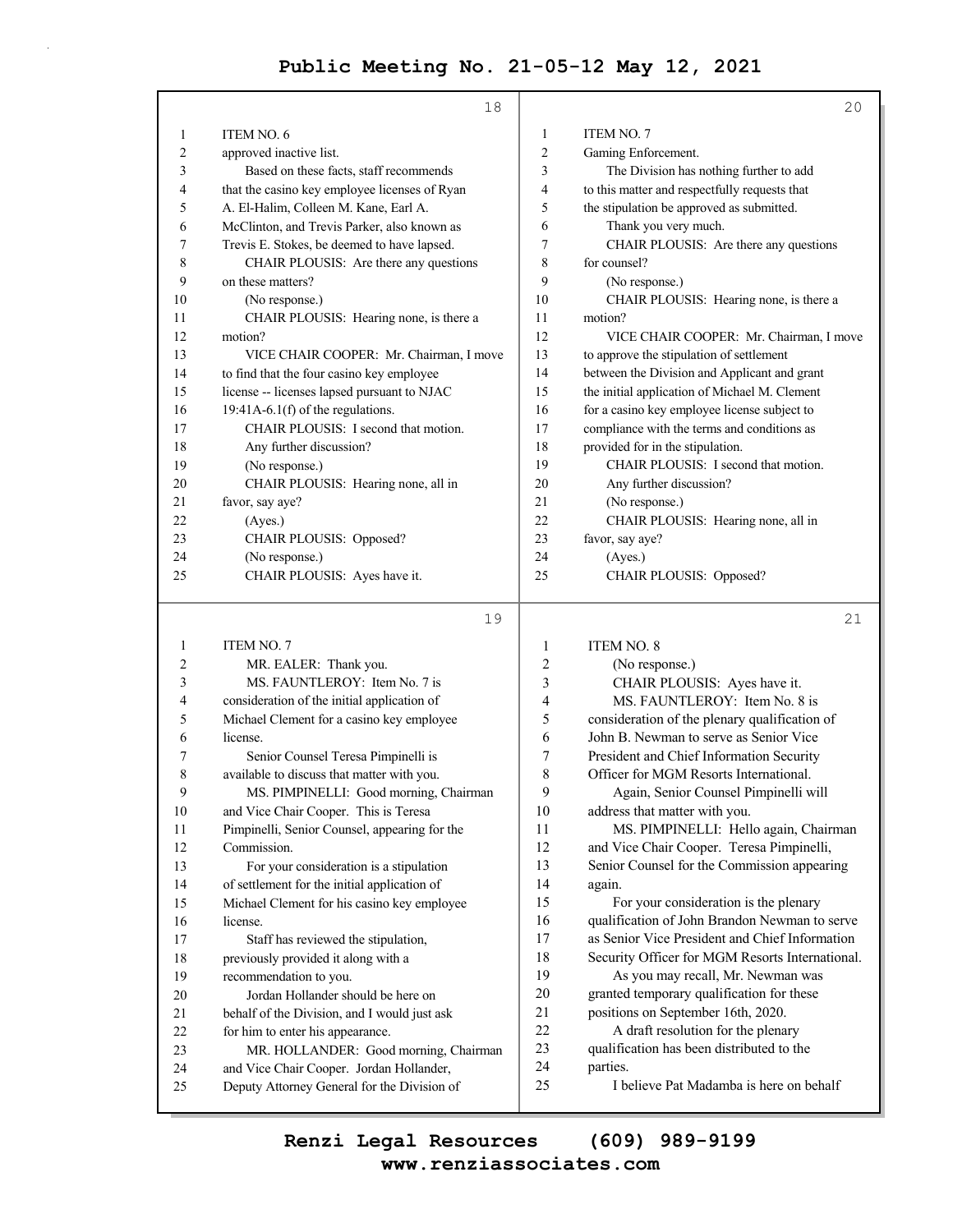|    | 22                                              |                  | 24                                              |
|----|-------------------------------------------------|------------------|-------------------------------------------------|
|    |                                                 |                  |                                                 |
| 1  | <b>ITEM NO. 8</b>                               | $\mathbf{1}$     | ITEM NO. 9                                      |
| 2  | of the Petitioners and Tracy Richardson on      | 2                | You may recall that this matter was             |
| 3  | behalf of the Division, and I would just ask    | 3                | initiated by a petition that was filed on       |
| 4  | counsel to enter their appearances for the      | 4                | August 26, 2020, seeking Miss Grace's temporary |
| 5  | record and proceed.                             | 5                | key and temporary qualification.                |
| 6  | MR. MADAMBA: Good morning. Patrick              | 6                | You considered that petition at your            |
| 7  | Madamba, Senior Vice President of MGM Resorts   | 7                | September 16, 2020, meeting and granted that    |
| 8  | International, on behalf of MGM and Mr. Newman. | 8                | petition.                                       |
| 9  | I've read the draft resolution, and it's        | 9                | Today you have before you the plenary           |
| 10 | fine in form and substance.                     | 10               | qualification and initial casino key employee   |
| 11 | We just ask that the license be granted.        | 11               | licensure of Miss Grace to serve in the         |
| 12 | Thank you.                                      | 12               | capacity of Senior Vice President and General   |
| 13 | MS. RICHARDSON: Good morning, Chairman          | 13               | Manager.                                        |
| 14 | and Vice Chair Cooper. Tracy Richardson,        | 14               | Counsel is here on behalf of Miss Grace         |
| 15 | Deputy Attorney General for the Division of     | 15               | and Trop AC as well as the Division. I would    |
| 16 | Gaming Enforcement.                             | 16               | ask that they enter their appearances and       |
| 17 | You have the Division's report                  | 17               | proceed.                                        |
| 18 | recommending the plenary qualification of Mr.   | 18               | MS. SACCO: Good morning, Chair Plousis          |
| 19 | Newman.                                         | 19               | and Vice Chair Cooper. Bess Sacco, Vice         |
| 20 | We've also reviewed the draft resolution        | 20               | President Legal Regulatory Affairs, Caesars     |
| 21 | and have no objections.                         | 21               | Entertainment, appearing for Tropicana Atlantic |
| 22 | Thank you.                                      | 22               | City and Miss Grace.                            |
| 23 | CHAIR PLOUSIS: Are there any questions          | 23               | As Miss Fauntleroy advised, this is a           |
| 24 | for counsel?                                    | 24               | matter -- this matter is for the plenary        |
| 25 | (No response.)                                  | 25               | qualification, initial casino key employee      |
|    |                                                 |                  |                                                 |
|    | 23                                              |                  | 25                                              |
| 1  | ITEM NO. 9                                      | 1                | ITEM NO. 9                                      |
| 2  | CHAIR PLOUSIS: Hearing none, is there a         | 2                | license for Miss Grace who is the Senior Vice   |
| 3  | motion?                                         | 3                | President and General Manager for Tropicana     |
| 4  | VICE CHAIR COOPER: Mr. Chairman, I move         | 4                | Atlantic City.                                  |
| 5  | to adopt the draft resolution and find John B.  | 5                | I have reviewed the resolution, and I           |
| 6  | Newman qualified to serve as Senior Vice        | 6                | approve the form of it, and I would             |
| 7  | President and Chief Information Security        | 7                | respectfully request that it be entered.        |
| 8  | Officer for MGM Resorts International in        | 8                | Thank you.                                      |
| 9  | accordance with NJSA 5:12-85.1c and d, NJSA     | $\boldsymbol{9}$ | MS. MENDES-FERREIRA: Good morning,              |
| 10 | 5:12-89b(1) and (2), and NJAC 13:69C-2.7.       | 10               | Chairman and Vice Chair Cooper. Camila          |
| 11 | CHAIR PLOUSIS: I second that motion.            | 11               | Mendez-Ferreira, Deputy Attorney General on     |
| 12 | Any further discussion?                         | 12               | behalf of the Division of Gaming Enforcement.   |
| 13 | (No response.)                                  | 13               | As was mentioned, the Division has filed        |
| 14 | CHAIR PLOUSIS: Hearing none, roll call          | 14               | its letter report on May 3rd recommending the   |
| 15 | vote?                                           | 15               | plenary licensure and qualification of Miss     |
| 16 | MS. FAUNTLEROY: Vice Chair Cooper?              | 16               | Grace.                                          |
| 17 | VICE CHAIR COOPER: Yes.                         | 17               | We have also reviewed the draft                 |
| 18 | MS. FAUNTLEROY: And Chairman Plousis?           | 18               | resolution, and we have no objections.          |
| 19 | CHAIR PLOUSIS: Yes.                             | 19               | Thank you.                                      |
| 20 | MS. FAUNTLEROY: Thank you.                      | $20\,$           | CHAIR PLOUSIS: Are there any questions          |
| 21 | Item No. 9 is consideration of the              | 21               | for counsel?                                    |
| 22 | initial casino key employee licensure and       | 22               | (No response.)                                  |
| 23 | plenary qualification of Jacqueline S. Grace to | 23               | CHAIR PLOUSIS: Hearing none, is there a         |

25 VICE CHAIR COOPER: Mr. Chairman, I move

25 Manager for Tropicana Atlantic City Corp.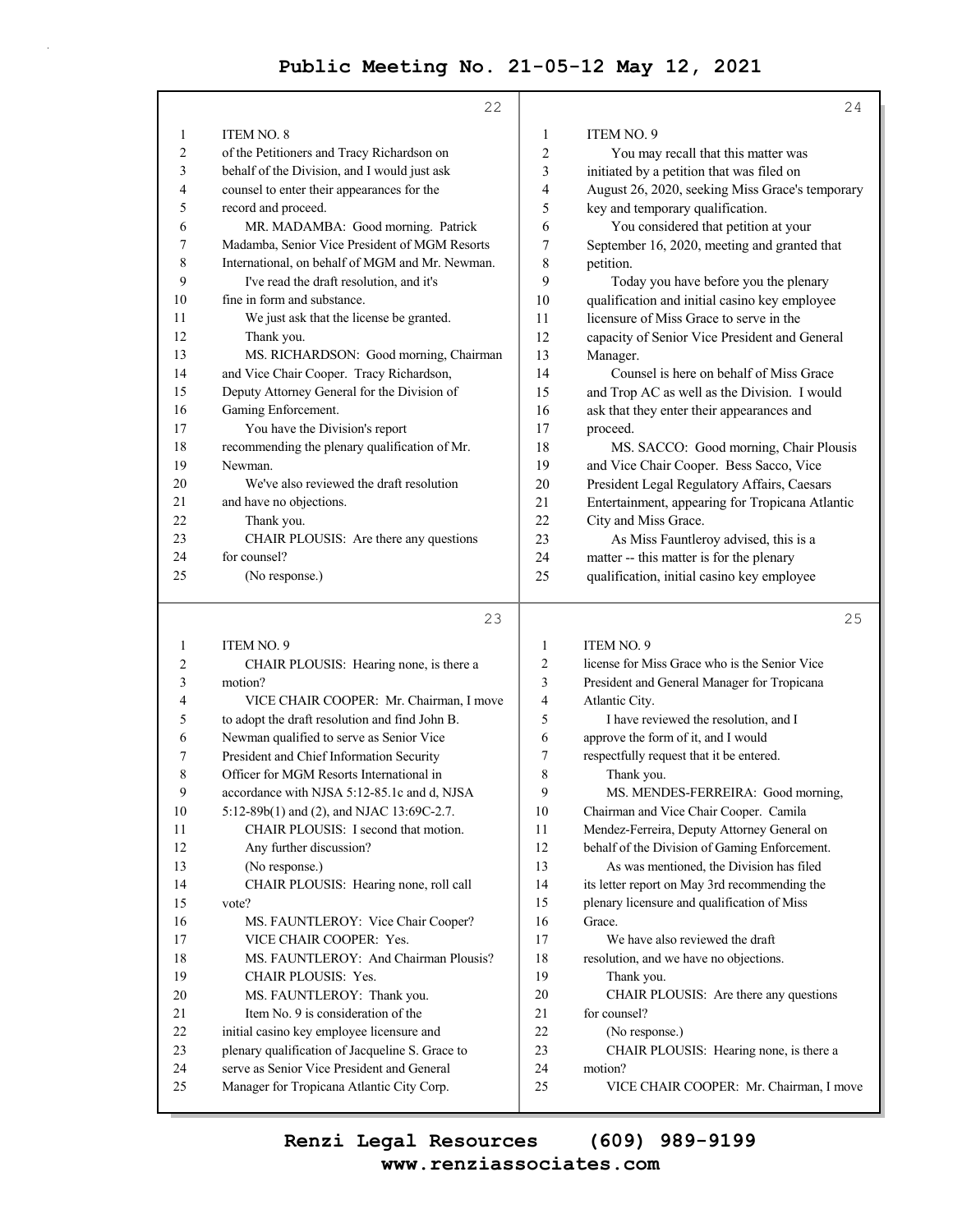|                | 26                                              |                | 28                                              |
|----------------|-------------------------------------------------|----------------|-------------------------------------------------|
| 1              | ITEM NO. 10                                     | 1              | ITEM NO. 10                                     |
| 2              | to adopt the draft resolution and:              | $\overline{c}$ | The facts and history are precisely as          |
| 3              | A, grant an initial casino key employee         | 3              | described by Ms. Fauntleroy, and we have had a  |
| 4              | license to Jacqueline S. Grace pursuant to NJSA | 4              | chance to review the draft resolution and have  |
| 5              | 5:12-89b, and;                                  | 5              | no comment with respect to it.                  |
| 6              | B, find Miss Grace qualified to serve as        | 6              | We respectfully ask that you adopt the          |
| 7              | Senior Vice President and General Manager for   | 7              | draft resolution and issue the initial casino   |
| 8              | Tropicana Atlantic City Corp., in accordance    | 8              | key employee license and grant plenary          |
| 9              | with NJSA 5:12-85.1 and NJSA 5:12-89b and NJAC  | 9              | qualification to Mr. Philip.                    |
| 10             | 13:69C-2.6.                                     | 10             | MR. THOMPSON: Dylan Thompson here on --         |
| 11             | CHAIR PLOUSIS: I second that motion.            | 11             | Deputy Attorney General, on behalf of the       |
| 12             | Any further discussion?                         | 12             | Division of Gaming Enforcement.                 |
| 13             | (No response.)                                  | 13             | The Division filed a letter report dated        |
| 14             | CHAIR PLOUSIS: Hearing none, roll call          | 14             | May 4th, 2021, recommending that Nibin Philip   |
| 15             | vote?                                           | 15             | be plenary qualified and granted a key license. |
| 16             | MS. FAUNTLEROY: Vice Chair Cooper?              | 16             | The Division has reviewed the draft             |
| 17             | VICE CHAIR COOPER: Yes.                         | 17             | resolution and has no objection.                |
| 18             | MS. FAUNTLEROY: And Chairman Plousis?           | 18             | CHAIR PLOUSIS: Are there any questions          |
| 19             | <b>CHAIR PLOUSIS: Yes.</b>                      | 19             | for counsel?                                    |
| 20             | MS. FAUNTLEROY: Thank you.                      | 20             | (No response.)                                  |
| 21             | Item No. 10 is consideration of the             | 21             | CHAIR PLOUSIS: Hearing none, is there a         |
| 22             | initial casino key employee licensure and       | 22             | motion?                                         |
| 23             | plenary qualification of Nibin Philip to serve  | 23             | VICE CHAIR COOPER: Mr. Chairman, I move         |
| 24             | as Chief Information Security Officer for       | 24             | to adopt the draft resolution and:              |
| 25             | Golden Nugget Holdings, LLC, and Golden Nugget  | 25             | A, grant an initial casino key employee         |
|                | 27                                              |                | 29                                              |
| 1              | ITEM NO. 10                                     | $\mathbf{1}$   | <b>ITEM NO. 11</b>                              |
| $\overline{c}$ | Online Gaming, LLC.                             | 2              | license to Nibin Philip, without the need to    |
| 3              | Again you may recall that this matter           | 3              | establish residency, pursuant to NJSA 5:12-89b  |
| 4              | was initiated by a petition that was filed on   | 4              | and NJSA 5:12-89e and NJAC 19:41A-5.3;          |
| 5              | August 13, 2020, seeking Mr. Philip's temporary | 5              | And, B, find Mr. Philip qualified to            |
| 6              | casino key employee licensure and qual --       | 6              | serve as Chief Information Security Officer for |
| 7              | excuse me -- qualification -- temporary         | 7              | Golden Nugget Holdings, LLC, and Golden Nugget  |
| 8              | qualification to serve as Chief Information     | 8              | Online Gaming, LLC, in accordance with NJSA     |
| 9              | Security Officer for Golden Nugget Holdings,    | 9              | 5:12-85.1 and NJSA 5:12-89b and NJAC            |
| 10             | LLC, also known as GN Holdings.                 | 10             | $13:69C-2.7$ .                                  |
| 11             | The matter was again presented at the           | 11             | CHAIR PLOUSIS: I second that motion.            |
| 12             | November 25, 2020, meeting to continue Mr.      | 12             | Any further discussion?                         |

13 Philip's qualification but to also add his

14 temporary qualification and initial casino key 15 employee licensure relative to Golden Nugget 16 Online Gaming. 17 The matter now is before you for the 18 plenary qualification and initial casino key 19 employee licensure of Mr. Philip.

20 Counsel is here, and I would ask that 21 they present their appearances for the record 22 and to address the matter. 23 MR. O'GARA: Yeah. Paul O'Gara, 24 Brownstein, Hyatt, Farber, Schreck for the 25 Petitioners.

- 
- 13 (No response.)

14 CHAIR PLOUSIS: Hearing none, roll call 15 vote?

- 16 MS. FAUNTLEROY: Vice Chair Cooper? 17 VICE CHAIR COOPER: Yes.
- 18 MS. FAUNTLEROY: And Chairman Plousis?
- 19 CHAIR PLOUSIS: Yes.
	-
- 20 MS. FAUNTLEROY: Item No. 11 is
- 21 consideration of the casino key employee
- 22 licensure and plenary qualification of
- 23 Christopher A. Gumiela to serve as Vice
- 24 President Marketing and Advertising-Regional
- 25 Portfolio Marketing for Marina District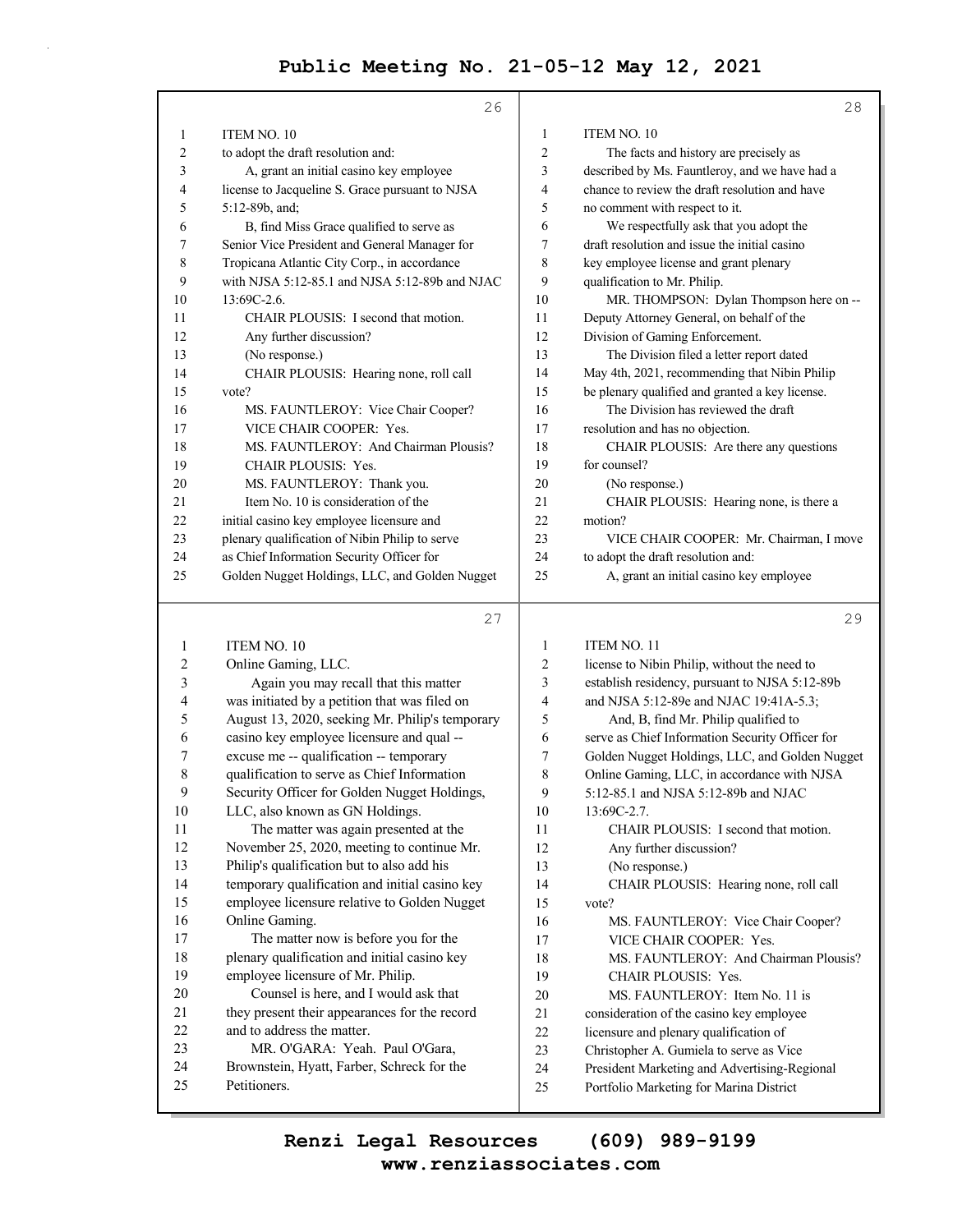|     | 30                                              |     | 32                                              |
|-----|-------------------------------------------------|-----|-------------------------------------------------|
| 1   | <b>ITEM NO. 11</b>                              | 1   | <b>ITEM NO. 12</b>                              |
| 2   | Development Company, LLC.                       | 2   | NJSA 5:12-85.1, NJSA 5:12-89b, and NJAC         |
| 3   | This matter was originally presented to         | 3   | $13:69C-2.7$ .                                  |
| 4   | you by way of petition that was filed on        | 4   | CHAIR PLOUSIS: I second that motion.            |
| 5   | October 1, 2020, seeking Mr. Gumiela's          | 5   | Any further discussion?                         |
| 6   | temporary initial casino key employee licensure | 6   | (No response.)                                  |
| 7   | and temporary qualification to serve in the     | 7   | CHAIR PLOUSIS: Hearing none, roll call          |
| 8   | capacity identified.                            | 8   | vote?                                           |
| 9   | The matter is now before you for his            | 9   | MS. FAUNTLEROY: Vice Chair Cooper?              |
| 10  | plenary qualification and initial casino key    | 10  | VICE CHAIR COOPER: Yes.                         |
| 11  | employee licensure.                             | 11  | MS. FAUNTLEROY: And Chairman Plousis?           |
| 12  | Counsel is here. I ask that they enter          | 12  | <b>CHAIR PLOUSIS: Yes.</b>                      |
| 13  | their appearances and address the matter.       | 13  | MS. FAUNTLEROY: Item No. 12 is the              |
| 14  | MR. MADAMBA: Good morning again, Chair          | 14  | consideration of the initial casino key         |
| 15  | Plousis, Vice Chairman -- Vice Chairperson      | 15  | employee licensure and plenary qualification of |
| 16  | Cooper. Pat Madamba, Senior Vice President and  | 16  | Michael J. Harwell to serve as Chief Financial  |
| 17  | Legal Counsel of MGM on behalf of MGM and Mr.   | 17  | Officer for Golden Nugget Online Gaming, LLC,   |
| 18  | Gumiela.                                        | 18  | and Golden Nugget Holdings, LLC, et al.         |
| 19  | I've reviewed the draft resolution, and         | 19  | This matter originally came to your             |
| 20  | it's fine in form and substance.                | 20  | attention via a petition that was filed on July |
| 2.1 | Accordingly, we'd request that the              | 2.1 | 28, 2020, requesting Mr. Harwell's temporary    |
| 22  | qualification and the key license be granted.   | 22  | qualification to serve in the capacity of Chief |
| 23  | Thank you.                                      | 23  | Financial Officer for Golden Nugget Online,     |
| 24  | MS. RICHARDSON: Good morning again,             | 24  | Inc. The matter returned to your attention on   |
| 25  | Chair Plousis and Vice Chair Cooper. Tracy      | 25  | November 25, 2020, requesting his permission to |

# 31

33

| $\mathbf{1}$   | <b>ITEM NO. 11</b>                             | $\mathbf{1}$   | <b>ITEM NO. 12</b>                              |
|----------------|------------------------------------------------|----------------|-------------------------------------------------|
| 2              | Richardson for the Division of Gaming          | 2              | continue in that status for the revised         |
| 3              | Enforcement.                                   | 3              | iteration of Golden Nugget Online Gaming, Inc., |
| $\overline{4}$ | You have our report recommending the           | $\overline{4}$ | which is Golden Nugget Online Gaming, LLC.      |
| 5              | plenary casino key employee licensure as well  | 5              | At that time temporary casino key               |
| 6              | as qualification for Mr. Gumiela.              | 6              | employee licensure was sought given that his    |
| 7              | We've also reviewed the draft resolution       | 7              | oversight would involve the Atlantic City       |
| 8              | and have no objection.                         | 8              | casino licensee, GNAC. However, that matter     |
| 9              | Thank you.                                     | 9              | was administratively not addressed by way of    |
| 10             | CHAIR PLOUSIS: Are there any questions         | 10             | oversight.                                      |
| 11             | for counsel?                                   | 11             | The matter again returned to your               |
| 12             | (No response.)                                 | 12             | attention on March 10, 2021, at which time he   |
| 13             | CHAIR PLOUSIS: Hearing none, is there a        | 13             | was temporarily qualified again and issued a    |
| 14             | motion?                                        | 14             | temporary casino key employee licensure nunc    |
| 15             | VICE CHAIR COOPER: Mr. Chairman, I move        | 15             | pro tunc to November 25, 2020, with respect to  |
| 16             | to adopt the draft resolution and:             | 16             | both GNOG and the additional holdings companies |
| 17             | A, grant an initial casino key employee        | 17             | of GNOG Holdings, LLC, LHGN Holdco, LLC, and    |
| 18             | license to Christopher A. Gumiela, without the | 18             | Landcadia Holdings II, LLC.                     |
| 19             | need to establish residency, pursuant to NJSA  | 19             | Now, I hope that I got history correct,         |
| 20             | 5:12-89b, NJSA 5:12-89e, and NJAC 19:41A-5.3;  | 20             | counsel.                                        |
| 21             | And, B, find Mr. Gumiela qualified to          | 21             | With that being said, I would ask that          |
| 22             | serve as Vice President Marketing and          | 22             | counsel enter their appearances on the record   |
| 23             | Advertising-Regional Portfolio Marketing for   | 23             | and proceed.                                    |
| 24             | MGM Resorts International and Marina District  | 24             | MR. O'GARA: Paul O'Gara from Brownstein         |
| 25             | Development Company, LLC, in accordance with   | 25             | for the Petitioners.                            |
|                |                                                |                |                                                 |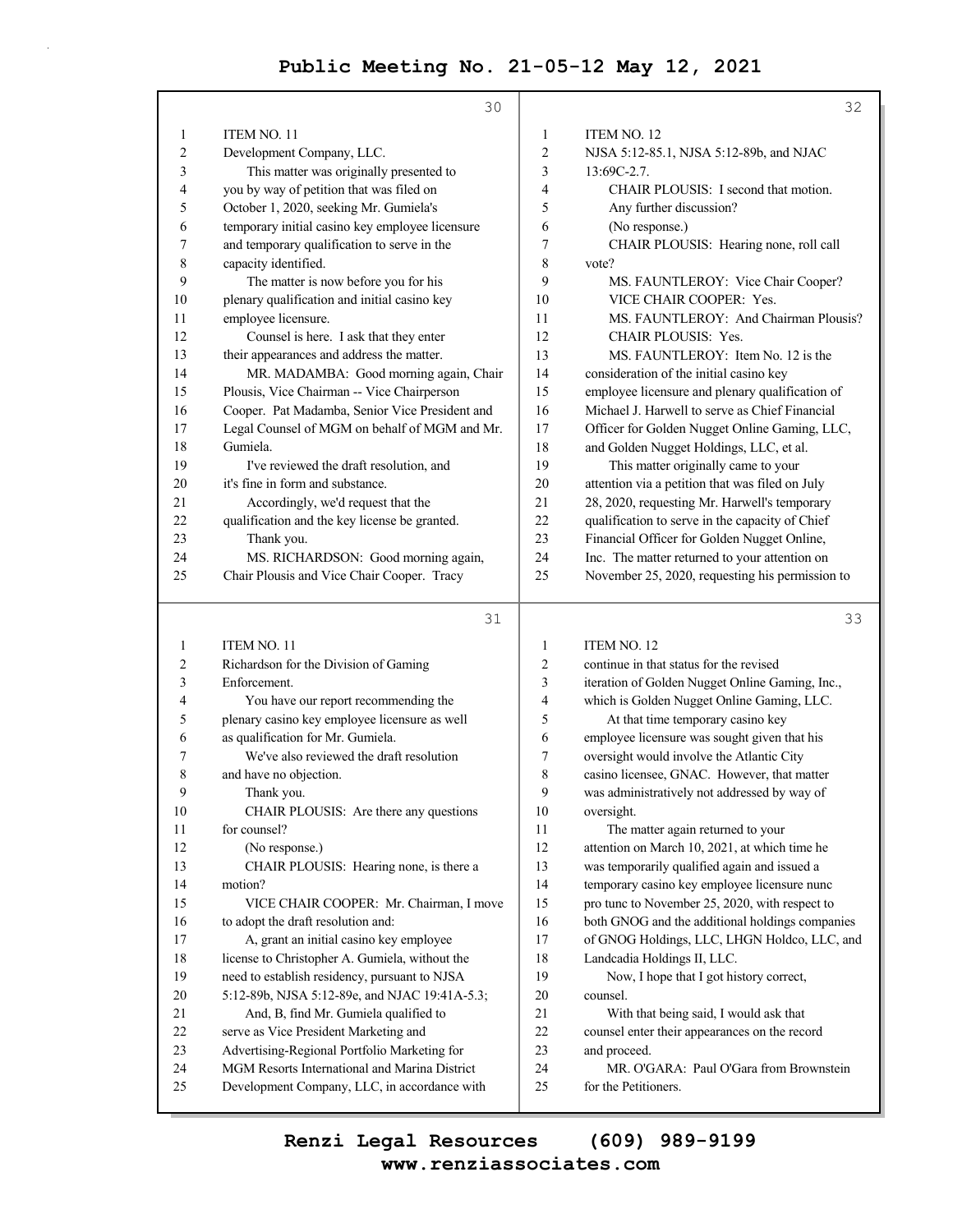|          | 34                                                                                  |                          | 36                                                                                                  |
|----------|-------------------------------------------------------------------------------------|--------------------------|-----------------------------------------------------------------------------------------------------|
| 1        | ITEM NO. 12                                                                         | $\mathbf{1}$             |                                                                                                     |
| 2        | I believe Miss Fauntleroy got the                                                   | $\overline{c}$           | CHAIR PLOUSIS: This is the public                                                                   |
| 3        | history correct, as tortured as it may be.                                          | 3                        | participation portion of the meeting.                                                               |
| 4        | We have had a chance to review the draft                                            | 4                        | Ms. Fauntleroy, do we have any comments                                                             |
| 5        | resolution and would ask that you adopt it and                                      | 5                        | from the public?                                                                                    |
| 6        | issue an initial casino key employee license to                                     | 6                        | MS. FAUNTLEROY: I've been advised there                                                             |
| 7        | Mr. Harwell and find him plenarily qualified.                                       | 7                        | are none.                                                                                           |
| 8        | We find a -- have no objection to entry                                             | 8                        | CHAIR PLOUSIS: Hearing none, the public                                                             |
| 9        | of the form of the resolution.                                                      | 9                        | participation portion of the meeting is now                                                         |
| 10       | MR. THOMPSON: Good morning, Dylan                                                   | 10                       | closed.                                                                                             |
| 11       | Thompson, Deputy Attorney General, on behalf of                                     | 11                       | Is there a motion to adjourn?                                                                       |
| 12       | the Division of Gaming Enforcement.                                                 | 12                       | VICE CHAIR COOPER: Mr. Chairman, I'll                                                               |
| 13       | The Division filed its letter report                                                | 13                       | make a motion.                                                                                      |
| 14       | dated May 5th, 2021, recommending that Michael                                      | 14                       | CHAIR PLOUSIS: I'll second that motion.                                                             |
| 15       | Harwell be plenarily qualified and granted a                                        | 15                       | Any further discussion?                                                                             |
| 16       | key license.                                                                        | 16                       | (No response.)                                                                                      |
| 17       | The Division has reviewed the draft                                                 | 17                       | CHAIR PLOUSIS: Hearing none, all in                                                                 |
| 18       | resolution and has no objections.                                                   | 18                       | favor, say aye?                                                                                     |
| 19       | CHAIR PLOUSIS: Are there any questions                                              | 19                       | (Ayes.)                                                                                             |
| 20       | for counsel?                                                                        | 20                       | CHAIR PLOUSIS: Opposed?                                                                             |
| 21       | (No response.)                                                                      | 21                       | (No response.)                                                                                      |
| 22       | CHAIR PLOUSIS: Hearing none, is there a                                             | 22                       | CHAIR PLOUSIS: Ayes have it. The                                                                    |
| 23       | motion?                                                                             | 23                       | meeting is now adjourned. Thank you.                                                                |
| 24       | VICE CHAIR COOPER: Mr. Chairman, I move                                             | 24                       | (Public Meeting No. 21-05-12 was                                                                    |
| 25       | to adopt the draft resolution and:                                                  | 25                       | adjourned at 11:03 a.m.)                                                                            |
|          |                                                                                     |                          |                                                                                                     |
|          |                                                                                     |                          |                                                                                                     |
|          | 35                                                                                  |                          | 37                                                                                                  |
| 1        | ITEM NO. 12                                                                         | $\mathbf{1}$             |                                                                                                     |
| 2        | A, grant an initial casino key employee                                             | $\sqrt{2}$               | CERTIFICATE                                                                                         |
| 3        | license to Michael Harwell, without the need to                                     | 3                        |                                                                                                     |
| 4        | establish residency, pursuant to NJSA 5:12-89b,                                     | $\overline{\mathcal{A}}$ |                                                                                                     |
| 5        | NJSA 5:12-89e, and NJAC 19:41A-5.3;                                                 | 5                        | I, M. DARLENE ENGEL, a Certified Court                                                              |
| 6        | And, B, find Mr. Harwell qualified to                                               | 6                        | Reporter and Notary Public of the State of New Jersey,                                              |
| 7        | serve as Vice President and Chief Financial                                         | 7<br>8                   | certify that the foregoing is a true and accurate<br>transcript of the proceedings taken via remote |
| 8        | Officer for Golden Nugget Online Gaming, LLC,                                       | 9                        | technology.                                                                                         |
| 9        | GNOG Holdings, LLC, LHGN Holdco, LLC, and                                           | $10\,$                   | I further certify that I am neither                                                                 |
| 10       | Landcadia Holdings II, LLC, in accordance with                                      | 11                       | attorney, of counsel for, nor related to or employed                                                |
| 11       | NJSA 5:12-85.1, NJSA 5:12-89b and NJAC                                              | 12                       | by any of the parties to the action; further that I am                                              |
| 12       | 13:69C-2.7.                                                                         | 13                       | not a relative or employee of any attorney or counsel                                               |
| 13       | CHAIR PLOUSIS: I second that motion.                                                | 14                       | employed in this case; nor am I financially interested<br>in the action.                            |
| 14       | Any further discussion?                                                             | 15<br>16                 |                                                                                                     |
| 15       | (No response.)                                                                      | 17                       |                                                                                                     |
| 16       | CHAIR PLOUSIS: Hearing none, is there a                                             | 18                       |                                                                                                     |
| 17       | roll call vote?                                                                     | 19                       | Marline Engel                                                                                       |
| 18       | MS. FAUNTLEROY: Vice Chair Cooper?                                                  | 20                       |                                                                                                     |
| 19       | VICE CHAIR COOPER: Yes.                                                             |                          | M. DARLENE ENGEL, CCR                                                                               |
| 20       | MS. FAUNTLEROY: And Chairman Plousis?                                               | 21                       | License No 30XI0102300                                                                              |
| 21       | CHAIR PLOUSIS: Yes.                                                                 | $22\,$<br>23             |                                                                                                     |
| 22       | MS. FAUNTLEROY: In accordance with                                                  |                          | Dated: May 17, 2021                                                                                 |
| 23       | Resolution 20-12-09-03, the next closed session                                     | 24                       | My Notary Commission Expires                                                                        |
| 24<br>25 | shall be held on Wednesday June 9, 2021, at<br>9:30 a.m. in the Commission offices. | 25                       | November 21, 2024<br>ID No. 50117353                                                                |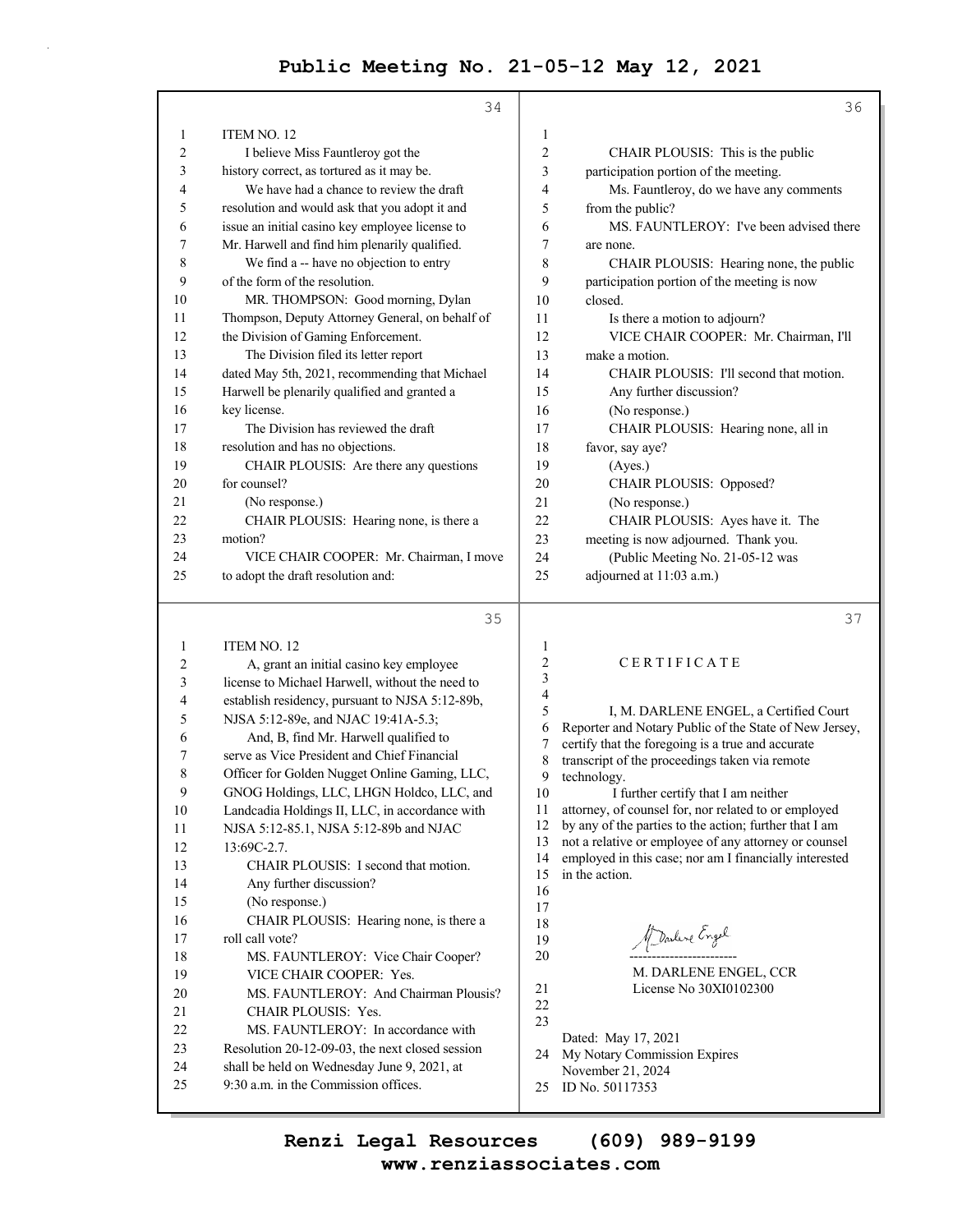| A                                    | Affairs $2:8$             | 9:9 16:9                   | $20:24$ $21:3$               |
|--------------------------------------|---------------------------|----------------------------|------------------------------|
|                                      | 3:4,7,14                  | 18:220:5                   | 36:19,22                     |
| a.m1:14,14<br>$4:2$ 5:2 6:2          | $9:13$ $14:15$            | <b>April</b> $4:4,16$      |                              |
| 35:25 36:25                          | 24:20                     | $9:7,23$ 10:7              | B                            |
| $a/k/a$ 4:12                         | agenda $4:1 \quad 5:1$    | 14:5, 14, 18               | b2:14:7,10                   |
| a/k/a/4:10                           | 8:10                      | 14:22 15:4                 | 4:18,215:4                   |
| able 7:6                             | a13:195:18                | 15:10,15                   | $10:21$ $13:4$               |
| AC24:15                              | 32:18                     | assistant $15:6$           | 14:19 21:6                   |
| accept 7:9                           | ALISA2:3                  | 15:12                      | 23:526:6                     |
| access 7:7                           | Allegiance                | Atlantic $1:10$            | 29:5 31:21                   |
| accurate 37:7                        | 6:20                      | $1:13$ 3:8 5:8             | 35:6                         |
| acknowledge                          | <b>Ambrose</b> $4:12$     | $14:21$ $15:2,9$           | Baer $6:8$                   |
| $6:19$ $8:11,21$                     | 13:7                      | 15:14 23:25                | Bally's $14:21$              |
| Acknowledg                           | <b>ANALYST</b> $2:4$      | $24:21$ $25:4$             | <b>Barbara</b> 4:4           |
| 4:4                                  | annual $6:11$             | $26:8$ 33:7                | 8:12,15,19                   |
| <b>Act</b> 6:8                       | answer $8:2$              | attention                  | 8:24                         |
| action 15:22                         | Anthony $4:7,13$          | 32:20,24                   | <b>Based</b> 18:3            |
| 37:12,15                             | $10:21$ $12:2$            | 33:12                      | beginning $7:13$             |
| add20:327:13                         | 13:8                      | $\texttt{attorney} 2:11$   | 8:13                         |
| additional                           | appearance                | 2:11,12,12                 | behalf $8:18$<br>19:21 21:25 |
| 33:16                                | 19:22                     | 3:2,6,9,13                 | $22:3,8$ 24:14               |
| address 6:16                         | appearances               | $3:17$ 19:25               | 25:12 28:11                  |
| 21:10 27:22                          | 22:4 24:16<br>27:21 30:13 | 22:15 25:11<br>28:11 34:11 | 30:17 34:11                  |
| 30:13                                | 33:22                     | 37:11,13                   | believe $21:25$              |
| addressed 33:9                       | appearing                 | <b>ATTORNEYS 2:10</b>      | 34:2                         |
| adjourn $36:11$                      | 19:11 21:13               | audio $7:21$               | <b>Bess</b> 3:7 24:19        |
| adjourned                            | 24:21                     | August $24:4$              | best8:25                     |
| 36:23,25                             | Applicant                 | 27:5                       | Boardwalk $1:12$             |
| adjournment                          | 20:14                     | Authority 4:15             | 15:3                         |
| 7:15                                 | application               | 14:5,17                    | <b>Brandon</b> $21:16$       |
| adjourns $6:18$<br><b>ADMINISTRA</b> | $4:23$ 16:7               | 15:21                      | Brett $4:8$                  |
| 2:4                                  | 17:22,25                  | available 7:17             | 10:22                        |
| administra                           | 19:4,14                   | $14:8$ 19:8                | Breyer $4:9$                 |
| 33:9                                 | 20:15                     | Avenue $1:12$              | 13:4                         |
| $\texttt{adopt23:5}$                 | applications              | aye10:12                   | Brownstein                   |
| 26:228:6,24                          | $4:5,8$ 10:19             | $11:17$ $12:20$            | 3:10,17                      |
| $31:16$ 34:5                         | $12:15$ $13:2$            | $13:22$ $17:6$             | 27:24 33:24                  |
| 34:25                                | appreciate                | 18:21 20:23                | Bryon $6:7$                  |
| Advertising                          | 8:20                      | 36:18                      | $\mathbf C$                  |
| 5:14                                 | approvals $4:15$          | <b>Ayes</b> $10:13, 16$    |                              |
| Advertisin                           | 14:4,16                   | 11:18,21                   | $c3:1$ 4:7,10                |
| 29:24 31:23                          | 15:20                     | 12:21,24                   | 4:10,11,19<br>$4:22$ 10:21   |
| advise $6:5$                         | approve $20:13$           | 13:23 14:2                 | 13:4,4,5                     |
| advised $24:23$                      | 25:6                      | 17:7,10                    | 37:2,2                       |
| 36:6                                 | approved $9:7$ , $8$      | 18:22,25                   |                              |
|                                      |                           |                            |                              |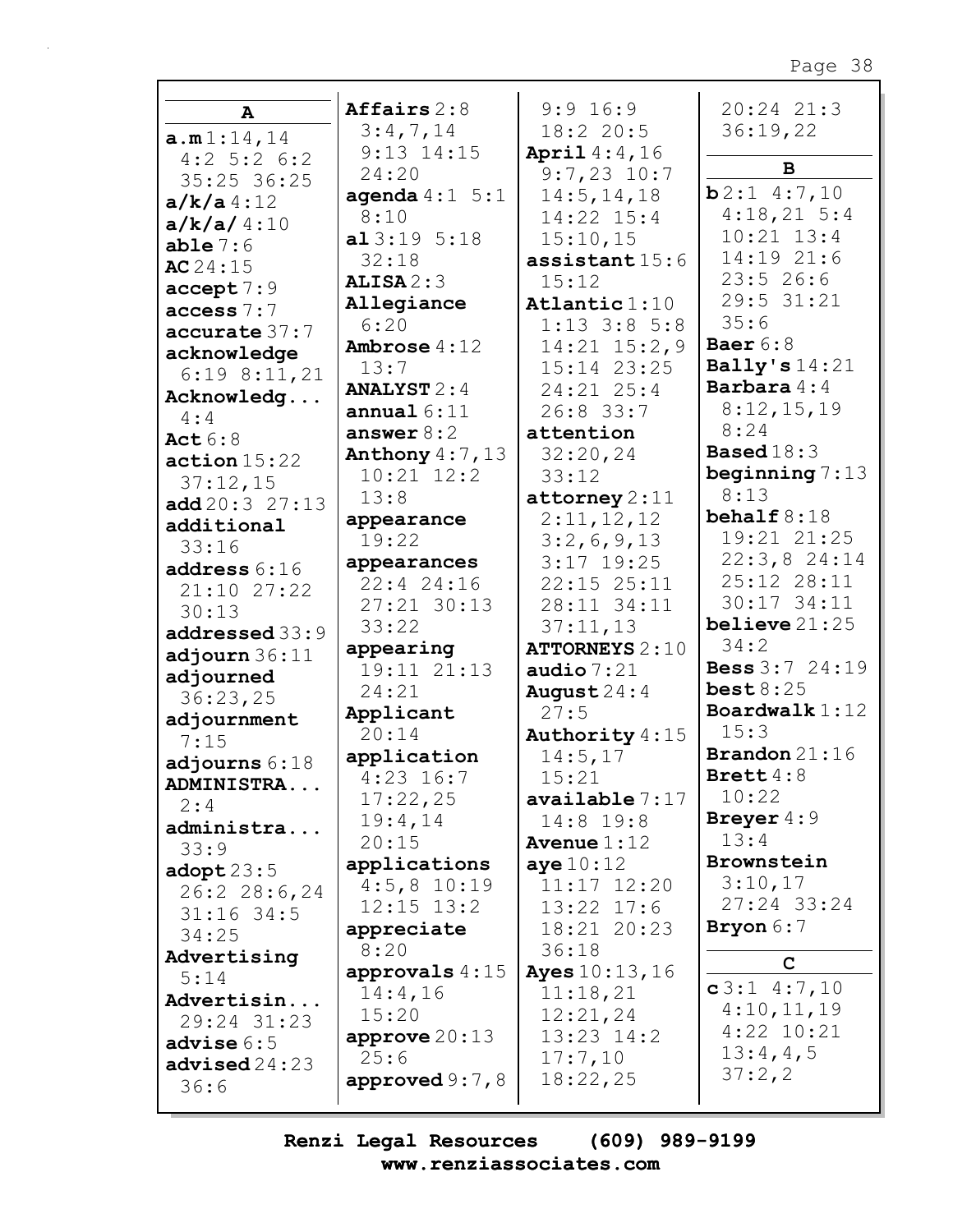| Caesars $3:7$                     | certify 37:7                  | $10:6$ $11:10$                  | comment $28:5$                    |
|-----------------------------------|-------------------------------|---------------------------------|-----------------------------------|
| 24:20                             | 37:10                         | 14:12 16:22                     | comments $7:9$                    |
| call $8:2$ $10:24$                | Chair $2:2,3$                 | $18:13$ $19:9$                  | $7:10,12$ 36:4                    |
| 23:14 26:14                       | $6:22$ $8:4,5,7$              | 19:23 20:12                     | Commission 1:2                    |
| 29:14 32:7                        | $8:9,18$ $9:14$               | 21:11 22:13                     | $1:10 \t2:2,4$                    |
| 35:17                             | 9:17,21,25                    | 23:4,18                         | 6:9,16,17                         |
| call-in $7:21$                    | 10:4,6,8,11                   | 25:10,25                        | 7:38:12,22                        |
| called $7:23$                     | 10:14,16                      | 26:18 28:23                     | $9:2,9$ 14:11                     |
| 11:25                             | 11:5,8,10,13                  | 29:18 30:15                     | 15:22 16:14                       |
| callers 7:19                      | 11:16,19,21                   | $31:15$ $32:11$                 | 17:18 19:12                       |
| Camila $2:12$                     | 12:8, 11, 13                  | 34:24 35:20                     | 21:13 35:25                       |
| 3:625:10                          | 12:16,19,22                   | 36:12                           | 37:24                             |
| capacity $24:12$                  | 12:24 13:11                   | Chairperson                     | Commission's                      |
| $30:8$ 32:22                      | 13:14,16,18                   | 30:15                           | 7:7                               |
| career $8:25$                     | 13:21,24                      | chance $28:4$                   | companies                         |
| case $17:21$                      | 14:2,13                       | 34:4                            | 33:16                             |
| 37:14                             | 16:17,20,22                   | channel $7:8$                   | Company $3:15$                    |
| casino $1:2$ 2:2                  | 17:2,5,8,10                   | Chapter 6:6                     | $5:15$ 30:2                       |
| $2:4$ 4:5,8,17                    | 18:8, 11, 13                  | Chief $5:5,10$                  | 31:25                             |
| $4:20,23$ 5:6                     | 18:17,20,23                   | $5:17$ $21:7,17$                | compliance $6:6$                  |
| 5:9,12,15                         | 18:25 19:10                   | 23:726:24                       | 20:17                             |
| $6:9$ $9:2$                       | $19:24$ 20:7                  | 27:829:6                        | conditions                        |
| $10:19$ $11:11$                   | 20:10, 12, 19                 | 32:16,22                        | 20:17                             |
| $12:14$ $13:2$                    | 20:22,25                      | 35:7                            | consideration                     |
| 13:17 14:10                       | 21:3,12                       | Christopher                     | $4:20,23$ 5:3                     |
| 14:18,23                          | 22:14,23                      | $5:13$ $15:12$                  | 5:6,9,12,15                       |
| 15:4,11,16                        | 23:2,4,11,14                  | 29:23 31:18                     | $10:18$ $12:7$                    |
| $15:18$ $16:2,6$                  | 23:16,17,19                   | Cindi $4:18$                    | 17:13,20                          |
| 16:9,24                           | 24:18,19                      | 16:11,12                        | $19:4, 13$ 21:5                   |
| 17:13,18,20                       | 25:10, 20, 23                 | City $1:10, 13$                 | 21:15 23:21                       |
| 17:21,24                          | 25:25 26:11                   | $3:8$ 5:8                       | 26:21 29:21                       |
| 18:4,14 19:5                      | 26:14, 16, 17                 | $14:21$ $15:2,9$                | 32:14                             |
| 19:15 20:16                       | 26:19 28:18                   | $15:14$ $23:25$                 | considered                        |
| 23:22 24:10                       | 28:21,23                      | $24:22$ $25:4$                  | 24:6                              |
| $24:25$ 26:3                      | 29:11,14,16                   | $26:8$ 33:7                     | $\text{continue } 27:12$          |
| 26:22 27:6                        | 29:17,19                      | Clement $4:23$                  | 33:2                              |
| 27:14,18                          | 30:14,25,25                   | 19:5,15                         | CONTINUED $5:1$                   |
|                                   |                               |                                 |                                   |
| 28:7,25                           | 31:10, 13, 15                 | 20:15                           | continuing $7:3$<br>Control $1:2$ |
| 29:21 30:6                        | 32:4,7,9,10                   | closed $9:5,6,8$<br>35:23 36:10 |                                   |
| $30:10$ $31:5$<br>$31:17$ $32:14$ | 32:12 34:19<br>34:22,24       | code $7:21$                     | $2:2,4$ 6:9<br>$9:2$ 14:11        |
|                                   |                               |                                 |                                   |
| 33:5,8,14                         | 35:13,16,18                   | collaboration<br>7:4            | 17:18                             |
| $34:6$ 35:2                       | 35:19,21                      |                                 | Controller                        |
| CCR37:20                          | 36:2,8,12,14                  | Colleen $4:21$<br>18:5          | 14:25                             |
| Certified $1:17$<br>37:5          | 36:17,20,22<br>Chairman $8:6$ | commenced $6:1$                 | Cooper $2:3$ 8:4<br>$8:5,19$ 10:6 |
|                                   |                               |                                 |                                   |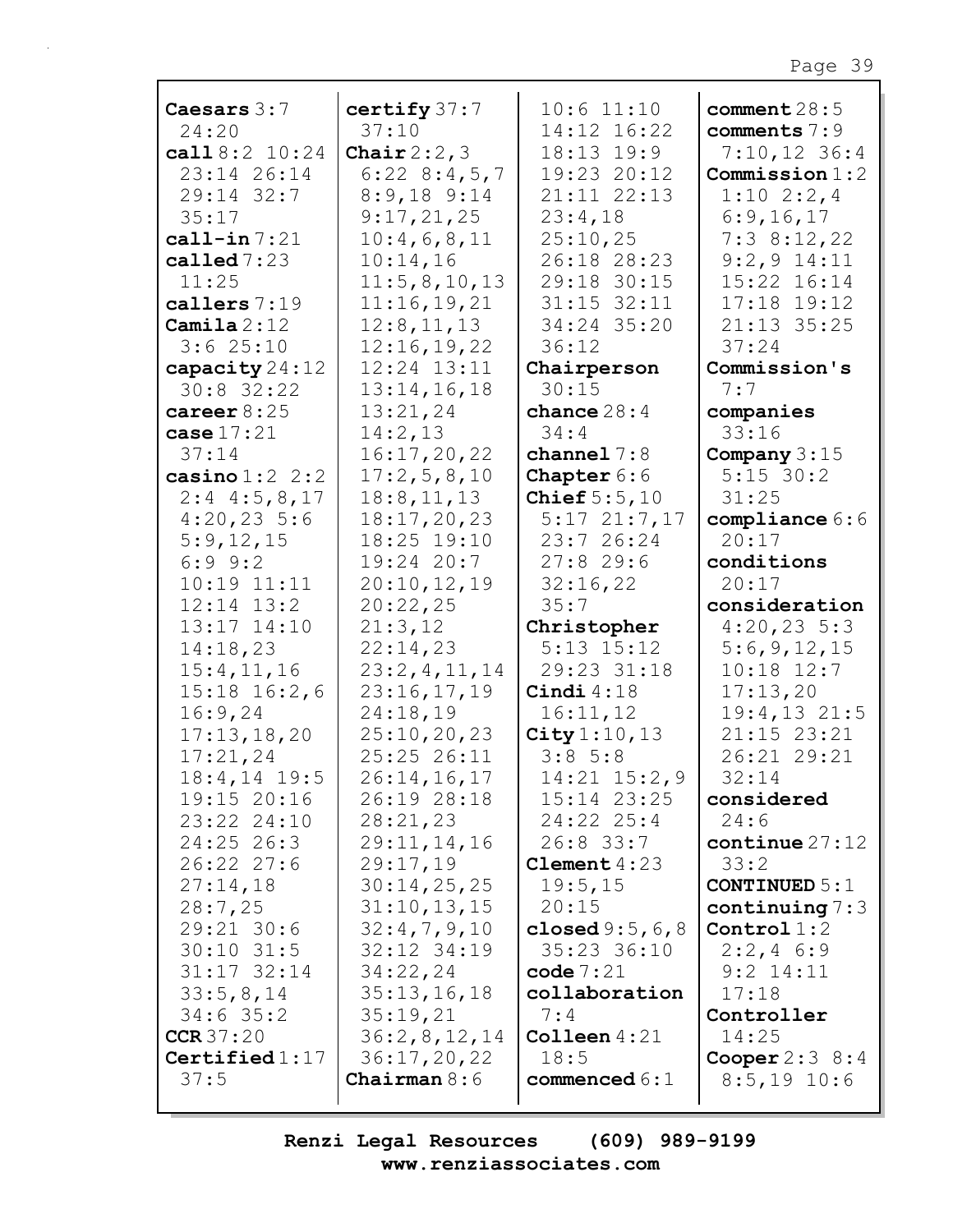| $11:10$ $12:13$        | 23:9                           | distributed               | $E1$ -Halim $4:21$   |
|------------------------|--------------------------------|---------------------------|----------------------|
| 13:16 14:13            | Darlene $1:17$                 | 21:23                     | 18:5                 |
| $15:5$ $16:22$         | 37:5,20                        | District 3:15             | employd 37:11        |
| 18:13 19:10            | DARYL $2:4$                    | $5:14$ 29:25              | 37:14                |
| 19:24 20:12            | data28:13                      | 31:24                     | employee $4:6,9$     |
| 21:12 22:14            | 34:14 37:23                    | Division $2:10$           | 4:17,20,24           |
| 23:4,16,17             | Davis $4:10$                   | $9:12$ $11:2$             | 5:6,9,12,16          |
| 24:19 25:10            | 13:4                           | $12:4$ $14:15$            | $8:11$ $9:10$        |
| 25:25 26:16            | day $6:18$                     | 19:21,25                  | $10:19$ $11:11$      |
| 26:17 28:23            | deadline 17:23                 | $20:3, 14$ 22:3           | $12:14$ $13:3$       |
| 29:16,17               | December 6:9                   | 22:15 24:15               | 13:17 14:19          |
| 30:16,25               | 6:13                           | 25:12,13                  | 14:23 15:5           |
| $31:15$ 32:9           | $\texttt{dedicated}\,8\!:\!21$ | 28:12,13,16               | 15:11,16             |
| 32:10 34:24            | deemed $18:7$                  | $31:2$ 34:12              | 16:2,6,9,24          |
| 35:18,19               | defer 16:3                     | 34:13,17                  | 17:14,21,22          |
| 36:12                  | Delegated                      | Division's                | $17:24$ 18:4         |
| copies $6:13$          | 14:16 15:20                    | 22:17                     | 18:14 19:5           |
| Corp 3:8 5:8           | Delegation                     | DKT $4:24$                | 19:15 20:16          |
| $23:25$ 26:8           | $4:15$ 14:5                    | $\texttt{draff}21:22$     | 23:22 24:10          |
| correct 33:19          | Deputy 2:10, 11                | 22:9,2023:5               | 24:25 26:3           |
| 34:3                   | 2:11,12,12                     | $25:17$ 26:2              | 26:22 27:6           |
| corrections            | 3:2,6,9,13                     | 28:4,7,16,24              | 27:15,19             |
| $9:15$ 10:2            | $3:17$ 19:25                   | $30:19$ $31:7$            | 28:8,25              |
| counsel $2:6,7$        | $22:15$ $25:11$                | $31:16$ 34:4              | 29:21 30:6           |
| 3:2,4,5,9,12           | 28:11 34:11                    | 34:17,25                  | $30:11$ $31:5$       |
| $3:14,16$ 12:9         | described28:3                  | dual-rate $15:8$          | 31:17 32:15          |
| $19:7,11$ 20:8         | Development                    | 15:17                     | $33:6, 14$ 34:6      |
| $21:9,13$ 22:4         | $3:15$ 5:15                    | due $7:18$                | $35:2$ $37:13$       |
| $22:24$ $24:14$        | 8:169:12                       | <b>Dylan</b> $2:12 \ 3:9$ | endorsement          |
| 25:21 27:20            | 30:2 31:25                     | 3:1728:10                 | 14:23                |
| 28:19 30:12            | DIANNA $2:6$ 3:5               | 34:10                     | Enforcement          |
| $30:17$ $31:11$        | 3:9,12,16                      |                           | $2:10$ 20:2          |
| 33:20,22               | DiPietro 4:6                   | ${\bf E}$                 | 22:16 25:12          |
| 34:20 37:11            | 10:21,23                       | $e2:1,1,11$ 3:1           | 28:12 31:3           |
| 37:13                  | 11:24                          | 3:1,2,13                  | 34:12                |
| COUNSEL/EX             | $\text{directory } 14:20$      | $4:12$ 13:6               | <b>Engel</b> $1:17$  |
| 2:6                    | discuss $19:8$                 | 18:737:2,2                | 37:5,20              |
| course $7:18$          | discussed $9:5$                | $e$ -mail $7:10$          | <b>Ennals</b> $4:10$ |
| Court $1:17,21$        | discussion                     | <b>Ealer</b> $2:9$ $14:8$ | 13:5                 |
| 37:5                   | $10:9$ $11:14$                 | 14:10,10                  | enter $19:22$        |
| <b>COVID-19</b> $6:24$ | $12:17$ $13:19$                | 16:3,4,5                  | $22:4$ 24:16         |
| <b>CUSTODIAN</b> 2:5   | $17:3$ $18:18$                 | 17:11,15,17               | $30:12$ $33:22$      |
|                        | 20:20 23:12                    | $17:17$ $19:2$            | entered $25:7$       |
| D                      | 26:12 29:12                    | Earl 4:22 18:5            | Entertainment        |
| d4:8, 11, 19, 22       | $32:5$ $35:14$                 | Eduardo $15:17$           | $3:7$ 24:21          |
| $10:22$ $13:5$         | 36:15                          | either $12:9$             | entitled $6:7$       |
|                        |                                |                           |                      |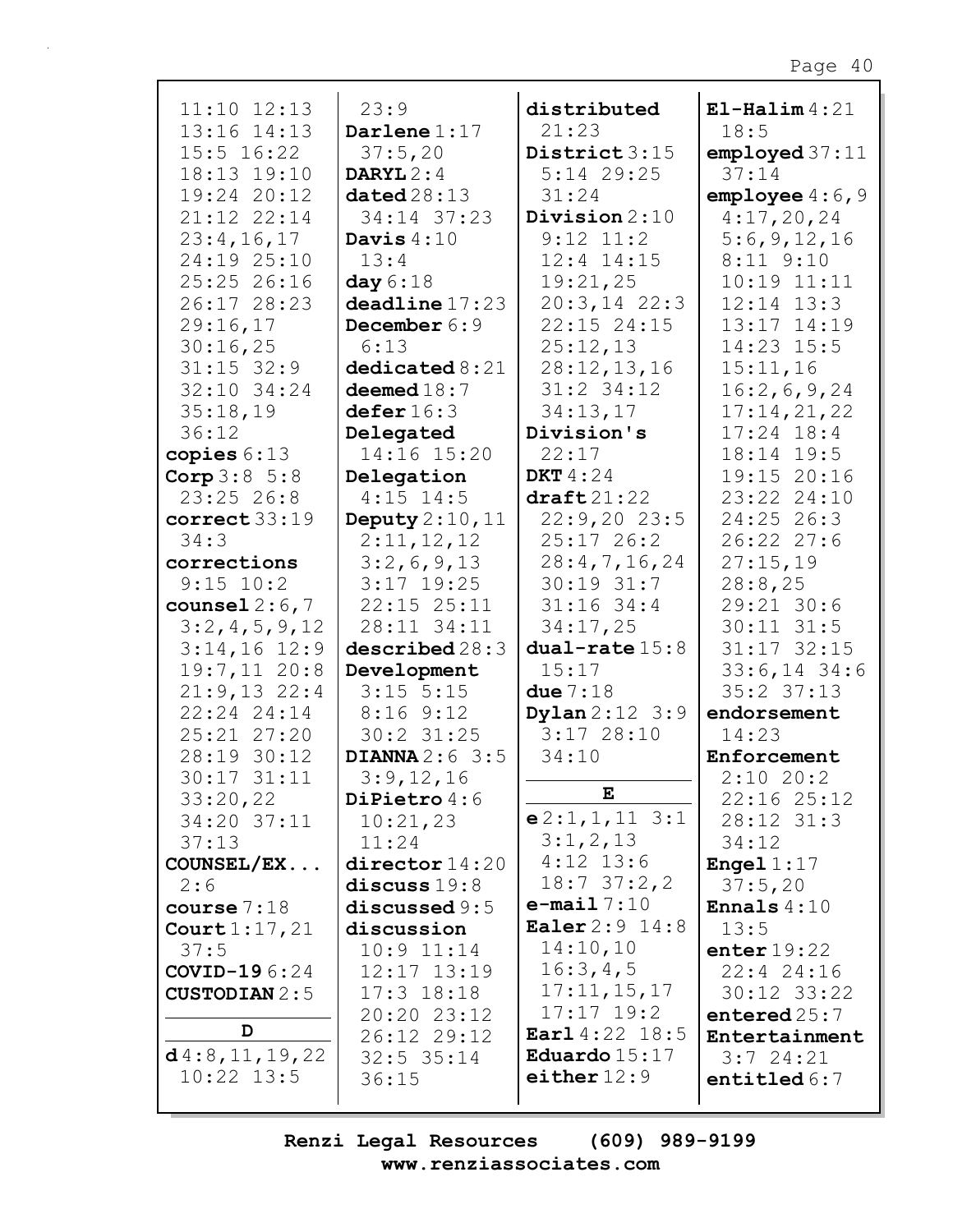| entry $34:8$            | 36:18                   | 23:12 26:12             | 24:18 25:9             |
|-------------------------|-------------------------|-------------------------|------------------------|
| Eric 4:11 13:6          | <b>Feinsot</b> $16:12$  | $29:12$ $32:5$          | 30:14,24               |
| ESQ3:10,18              | <b>Fiadino</b> $15:6$   | 35:14 36:15             | 34:10                  |
|                         |                         |                         |                        |
| establish 29:3          | $\texttt{filed} 6:10$   | 37:10,12                | Grace $5:7$            |
| $31:19$ 35:4            | $17:24$ 24:3            |                         | 23:23 24:11            |
| et 3:19 5:18            | $25:13$ $27:4$          | G                       | 24:14,22               |
| 32:18                   | 28:13 30:4              | $g4:13$ 13:8            | $25:2,16$ 26:4         |
|                         |                         | Gamin 5:11, 17          |                        |
| Evaluation              | 32:20 34:13             |                         | 26:6                   |
| 14:12                   | filing $16:6$           | Gaming $2:10$           | Grace's $24:4$         |
| excuse $27:7$           | 17:22                   | $3:11,18$ 20:2          | grant 11:11            |
| existsing 9:10          | <b>Finance</b> $14:25$  | 22:16 25:12             | 13:16 16:23            |
| 14:23                   | <b>Financial</b> $5:17$ | 27:2,16                 | 20:14 26:3             |
|                         |                         | 28:12 29:8              |                        |
| <b>Expires</b> 37:24    | 14:11 32:16             |                         | 28:8,25                |
|                         | $32:23$ $35:7$          | 31:2 32:17              | $31:17$ 35:2           |
| $\mathbf F$             | financially             | $33:3,4$ 34:12          | granted $11:3$         |
| f2:14:13                | 37:14                   | 35:8                    | 11:23 14:16            |
| 13:737:2                |                         | qeneral $2:6,6$         |                        |
|                         | find 18:14              |                         | 14:19,24               |
| facilities              | 23:526:6                | 2:10,11,11              | 15:5, 11, 16           |
| 14:20                   | 29:5 31:21              | $2:12,12$ 3:3           | 15:20 21:20            |
| facts $18:3$            | $34:7,8$ 35:6           | 3:5,6,9,9,12            | $22:11$ $24:7$         |
| 28:2                    | fine $22:10$            | 3:13,16,17              | 28:15 30:22            |
|                         |                         | 5:86:5                  |                        |
| <b>Farber</b> $3:10,17$ | 30:20                   |                         | 34:15                  |
| 27:24                   | Fiocco $4:11$           | 19:25 22:15             | granting 16:15         |
| <b>Fauntleroy</b> 2:6   | 13:6                    | 23:24 24:12             | greatly $8:17$         |
| 3:5, 9, 12, 16          | first1:11               | $25:3,11$ $26:7$        | 8:23                   |
| $8:1,6,8$ 9:4           | 11:25                   | 28:11 34:11             | Gumiela $5:13$         |
| 9:19,22                 |                         | given $6:16$            |                        |
|                         | five $16:10$            |                         | 29:23 30:18            |
| $10:17$ $11:22$         | Flag 6:21               | 33:6                    | 31:6, 18, 21           |
| $12:25$ $14:3$          | $\text{Floor}1:11$      | GN 27:10                | Gumiela's $30:5$       |
| 15:24 17:12             | $\texttt{follow} 7:20$  | GNAC $33:8$             |                        |
| 19:321:4                | following               | GNOG 33:16,17           | H                      |
| 23:16,18,20             | 14:16 16:7              | 35:9                    | $h3:3,14$ 4:14         |
| 24:23 26:16             |                         | Goldboro $13:5$         | 13:8                   |
|                         | foregoing $37:7$        |                         |                        |
| 26:18,20                | form $22:10$            | <b>Golden</b> $3:11,11$ | HAMILTON 1:23          |
| 28:3 29:16              | 25:630:20               | $3:18,19$ 5:11          | happy $8:20$           |
| 29:18,20                | 34:9                    | 5:11,17,18              | <b>Hard</b> $15:2,9$   |
| 32:9,11,13              | four $16:7,24$          | 26:25,25                | Hartney $15:12$        |
|                         |                         |                         | Harwell $5:16$         |
| $34:2$ 35:18            | $17:19$ $18:14$         | 27:9,1529:7             |                        |
| 35:20,22                | <b>Frank</b> $4:18$     | 29:732:17               | $32:16$ 34:7           |
| 36:4,6                  | 16:12                   | 32:18,23                | $34:15$ 35:3,6         |
| <b>Favionel</b> 4:13    | FREE $1:24$             | $33:3,4$ 35:8           | Harwell's              |
| 13:8                    | further $10:9$          | Goldsboro 4:11          | 32:21                  |
|                         |                         |                         | $\texttt{health} 6:25$ |
| favor $10:12$           | 11:14 12:17             | <b>Good</b> $6:3,22$    |                        |
| 11:17 12:20             | 13:19 15:21             | $8:2$ 14:12             | hearing $9:17$         |
| $13:22$ $17:6$          | $17:3$ $18:18$          | $16:4$ 19:9,23          | $10:4,11$ $11:8$       |
| 18:21 20:23             |                         | 22:6,13                 | $11:16$ $12:6$         |
|                         |                         |                         |                        |
|                         | 20:3,20                 |                         |                        |

Renzi Legal Resources  $(609)$  989-9199 www.renziassociates.com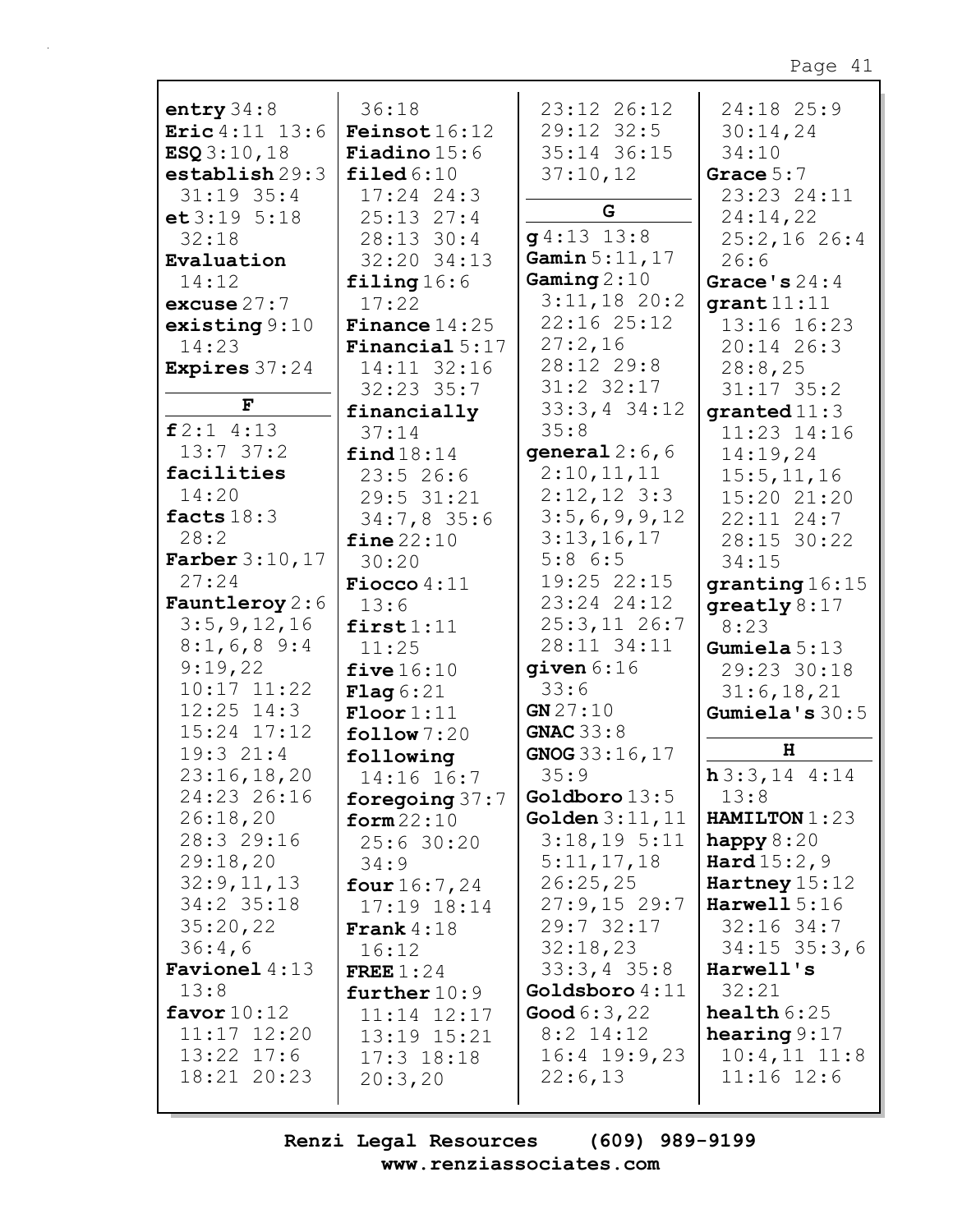| 12:11,14,19            | inactive 16:9           | $15:25$ $16:1$           | $4:20,23$ 5:6          |
|------------------------|-------------------------|--------------------------|------------------------|
| 13:14,21               | 18:2                    | $17:1,12$ 18:1           | 5:9,12,15              |
| $16:20$ 17:5           | include 10:20           | 19:1,320:1               | $10:19$ $11:11$        |
| 18:11,20               | individual              | $21:1, 4$ 22:1           | $12:14$ $13:2$         |
|                        |                         |                          | 13:17 14:19            |
| 20:10,22               | 17:23                   | 23:1, 21 24:1            |                        |
| 23:2,14                | individuals             | $25:1$ $26:1,21$         | 14:23 15:4             |
| 25:23 26:14            | $16:8$ 17:19            | 27:128:1                 | 15:11,16               |
| 28:21 29:14            | Information             | 29:1,20 30:1             | 16:2,6,9,24            |
| $31:13$ $32:7$         | $5:5,10$ 21:7           | $31:1$ $32:1$ , 13       | 17:13,20,21            |
| 34:22 35:16            | $21:17$ 23:7            | $33:1$ $34:1$            | $17:24$ 18:4           |
| 36:8,17                | 26:24 27:8              | 35:1                     | 18:14 19:5             |
|                        |                         |                          |                        |
| held $35:24$           | 29:6                    | iteration 33:3           | 19:15 20:16            |
| Hello 21:11            | initial $4:5,23$        |                          | 23:22 24:5             |
| HIGHWAY1:22            | 5:6,9,12,15             | J                        | 24:10,25               |
| history 28:2           | $10:19$ $11:11$         | $j$ 4:10,14,15           | 26:3, 22 27:6          |
| $33:19$ $34:3$         | $12:14$ $19:4$          | $5:16$ 13:4,9            | 27:14,18               |
| Holdco $33:17$         | 19:14 20:15             | $13:9$ $14:24$           | 28:8, 15, 25           |
| 35:9                   | 23:22 24:10             | $15:5$ 32:16             | 29:21 30:6             |
| Holding $5:18$         | $24:25$ 26:3            | Jacqueline 5:7           | 30:10,22               |
| holdings $3:11$        | 26:22 27:14             | $23:23$ 26:4             | 31:5,17                |
| $3:19$ $5:11$          | $27:18$ 28:7            | James $2:2$              | $32:14$ 33:5           |
|                        |                         | 14:19                    |                        |
| $26:25$ 27:9           | $28:25$ 30:6            |                          | 33:14 34:6             |
| $27:10$ 29:7           | 30:10 31:17             | Jersey $1:1$ , $13$      | $34:16$ 35:2           |
| 32:18 33:16            | $32:14$ 34:6            | 1:236:8                  | <b>known</b> $13:5, 7$ |
| 33:17,18               | 35:2                    | $8:22$ 37:6              | $16:11$ $18:6$         |
| 35:9,10                | initiated 24:3          | <b>John</b> $4:14 \ 5:4$ | 27:10                  |
| $H$ ollander 2:11      | 27:4                    | $13:9$ $21:6$ , 16       |                        |
| 19:20, 23, 24          | instructions            | 23:5                     | L                      |
| hope $33:19$           | 7:20                    | joining $6:23$           | 13:6,7                 |
| House $6:11$           | interested 7:2          | Jordan 2:11              | Landcadia              |
| Howard $4:10$          | 37:14                   | 19:20,24                 | 33:18 35:10            |
| 13:4                   | International           | Joseph $1:11$            | lapse $4:20$           |
|                        |                         | $4:6,15$ 10:20           | 17:20                  |
| <b>Hyatt</b> $3:10,17$ | $3:4$ 5:5 21:8          | 13:10                    | lapsed $18:7$ , $15$   |
| 27:24                  | $21:18$ $22:8$          |                          |                        |
| I                      | 23:8 31:24              | Joshua $4:19$            | lapsing17:13           |
|                        | involve 33:7            | 16:12                    | laws 6:7               |
| <b>ID</b> $37:25$      | $i$ ssue $28:7$         | $Jr$ 3:3, 14 4:6         | <b>Legal</b> $1:20,21$ |
| identified             | 34:6                    | $4:13$ $10:21$           | 3:4,4,7,14             |
| 30:8                   | $i$ ssued $33:13$       | $13:8$ 14:25             | $3:14$ 24:20           |
| identity 7:23          | issues $12:4$           | 15:7                     | 30:17                  |
| II 33:18 35:10         | <b>Item</b> $3:2, 5, 9$ | <b>July</b> 32:20        | LePine $4:18$          |
| III4:10 13:4           | $3:12,16$ 4:3           | <b>June</b> 35:24        | 16:11                  |
| inactivated            | $5:2$ 9:1,22            |                          | $\texttt{letter}25:14$ |
| 16:25                  | $10:1,18$ $11:1$        | к                        | 28:13 34:13            |
| inactivation           | $12:1,25$ $13:1$        | <b>Kane</b> 4:21 18:5    | Lewis $4:12$           |
| $4:17$ 15:25           |                         | key 4:5, 8, 17           | 13:6                   |
|                        | $14:1, 4$ 15:1          |                          |                        |
|                        |                         |                          |                        |

Renzi Legal Resources  $(609)$  989-9199 www.renziassociates.com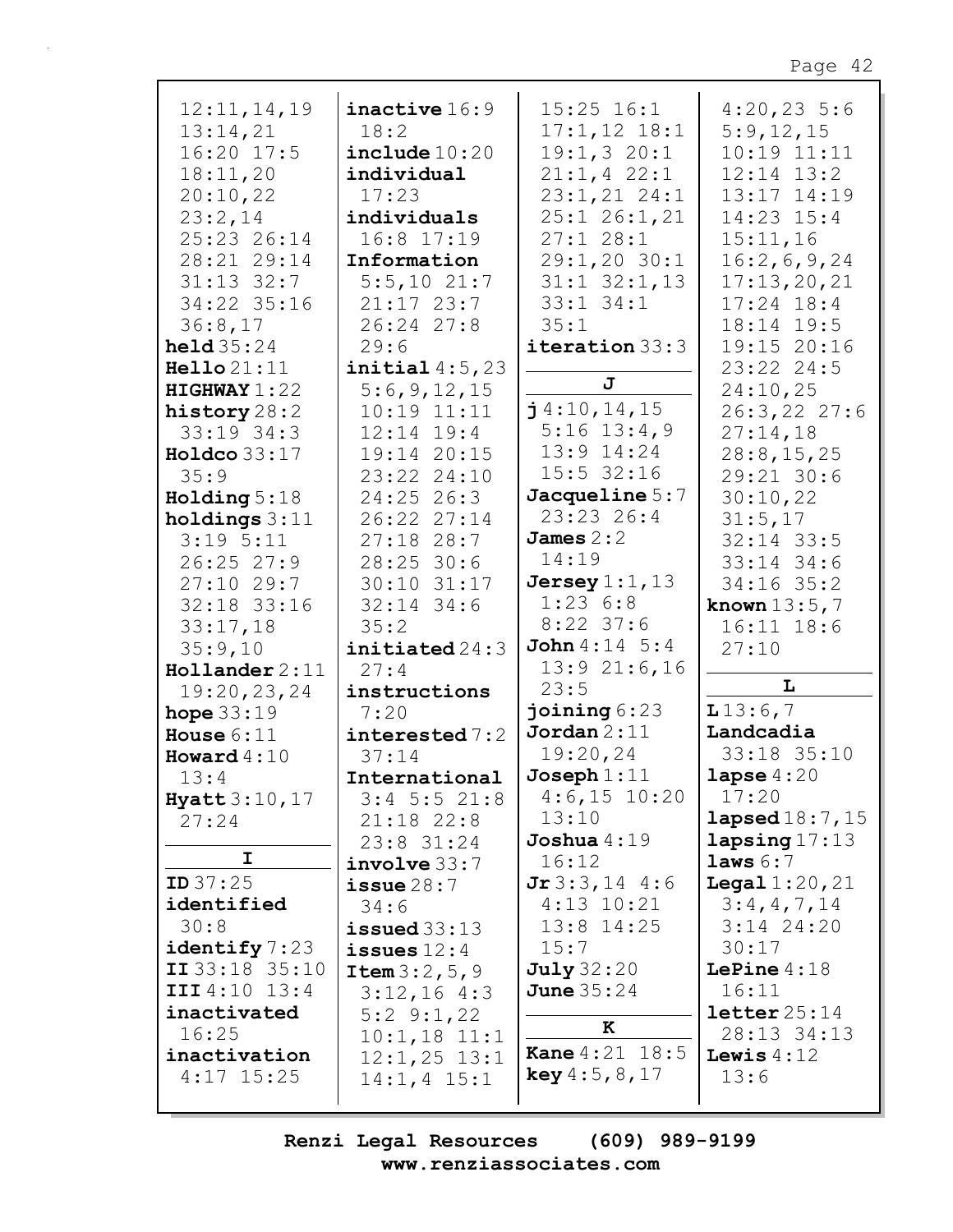| <b>LHGN</b> 33:17             | $29:8$ 30:2                   | $30:13$ $32:19$         | $7:17$ 9:5,7                      |
|-------------------------------|-------------------------------|-------------------------|-----------------------------------|
| 35:9                          | 31:25 32:17                   | $32:24$ 33:8            | $9:23$ 10:7                       |
| license $4:24$                | $32:18$ 33:4                  | 33:11                   | missed 8:17,23                    |
| 12:15 14:19                   | 33:17,17,18                   | $matters 9:4$           | mitigate 6:24                     |
| 14:24 15:11<br>$15:16$ $16:7$ | 35:8,9,9,10                   | 10:24,25<br>$11:6$ 12:9 | month $8:13$                      |
| 17:21,22,24                   | longtime 8:11<br>Lordi $1:11$ | 13:12 14:9              | Morales 15:17<br>morning $6:3,22$ |
| $18:15$ 19:6                  |                               | 16:3,18                 | $8:2$ 14:12                       |
| 19:16 20:16                   | M                             | $17:16$ $18:9$          | $16:4$ 19:9,23                    |
| $22:11$ $25:2$                | M1:172:7,9                    | Mattie $4:4$            | 22:6,13                           |
| 26:4 28:8,15                  | 3:2,10,18                     | 8:12,24                 | 24:18 25:9                        |
| 29:2 30:22                    | $4:6,13$ 6:7                  | McClinton 4:22          | 30:14,24                          |
| $31:18$ 34:6                  | $10:20$ $13:8$                | 18:6                    | 34:10                             |
| $34:16$ 35:3                  | 18:5 20:15                    | measure $6:24$          | motion 9:18                       |
| 37:21                         | 37:5,20                       | meeting $1:5$ , $11$    | $10:5,8$ 11:9                     |
| $l$ icensee $33:8$            | Madamba $3:3$ , $14$          | 4:1, 5 5:1              | $11:13$ $12:12$                   |
| licenses $4:6,9$              | $21:25$ 22:6,7                | 6:1,8,11,25             | 13:15,18                          |
| 4:17,20                       | 30:14,16                      | 7:2,4,14,16             | $16:21$ $17:2$                    |
| $10:20$ $11:3$                | Maddox $4:7$                  | $7:19$ $9:24$           | 18:12,17                          |
| $11:12$ $13:3$                | $10:21$ $12:2$                | 24:727:12               | 20:11,19                          |
| $13:17$ $15:5$                | mailed 6:14                   | 36:3, 9, 23, 24         | 23:3,11                           |
| 16:2,24                       | manager $2:9$                 | member $6:15$           | 25:24 26:11                       |
| $17:14$ $18:4$                | 5:88:15                       | members $7:1$           | 28:22 29:11                       |
| 18:15                         | $9:11$ $14:12$                | memorialize             | $31:14$ 32:4                      |
| Licensing $2:9$               | 15:6,8,13,18<br>23:25 24:13   | 15:19                   | 34:23 35:13                       |
| 14:11                         | 25:326:7                      | MENDES-FER              | 36:11, 13, 14                     |
| licensure 5:6<br>5:9,12,16    | March $9:6$                   | $2:12$ 3:6<br>25:9      | move $10:6$<br>$11:10$ $12:13$    |
| 23:22 24:11                   | 33:12                         | Mendez-Fer              | 13:16 16:22                       |
| 25:15 26:22                   | Margaret 4:12                 | 25:11                   | 18:13 20:12                       |
| 27:6,15,19                    | $4:12$ 13:6,7                 | mentioned               | $23:4$ $25:25$                    |
| 29:22 30:6                    | Marina $3:15$                 | 25:13                   | 28:23 31:15                       |
| $30:11$ $31:5$                | 5:14 29:25                    | <b>MGM</b> $3:4$ 5:5    | 34:24                             |
| $32:15$ 33:6                  | 31:24                         | $21:8,18$ 22:7          | multi-casino                      |
| 33:14                         | Marketing 5:13                | $22:8$ $23:8$           | 14:22                             |
| lieu16:6                      | $5:14$ 29:24                  | 30:17,17                | mute 7:22                         |
| Limone $4:13$                 | 29:25 31:22                   | 31:24                   |                                   |
| 13:8                          | 31:23                         | Michael $4:23$          | N                                 |
| $\mathtt{link}$ 7:21          | Martin 15:7                   | $5:16$ 14:24            | N3:1                              |
| list16:9 18:2                 | MARY $4:2$                    | 19:5,15                 | name $8:3$                        |
| listen 7:6                    | matter 7:22                   | $20:15$ 32:16           | <b>NANCE</b> $2:4 \ 6:3$          |
| $LLC$ 3:11, 11, 15            | 19:820:4                      | $34:14$ $35:3$          | need29:2                          |
| 3:18,195:11                   | $21:10$ 24:2                  | Michelle 4:10           | $31:19$ 35:3                      |
| 5:11,15,17                    | 24:24,24                      | $4:10$ 13:4,5           | neither 37:10                     |
| $5:18$ 26:25                  | 27:3,11,17<br>$27:22$ 30:3,9  | Miller $14:20$          | <b>New 1:1, 13, 23</b><br>6:88:22 |
| 27:2,1029:7                   |                               | minutes $4:4$           |                                   |
|                               |                               |                         |                                   |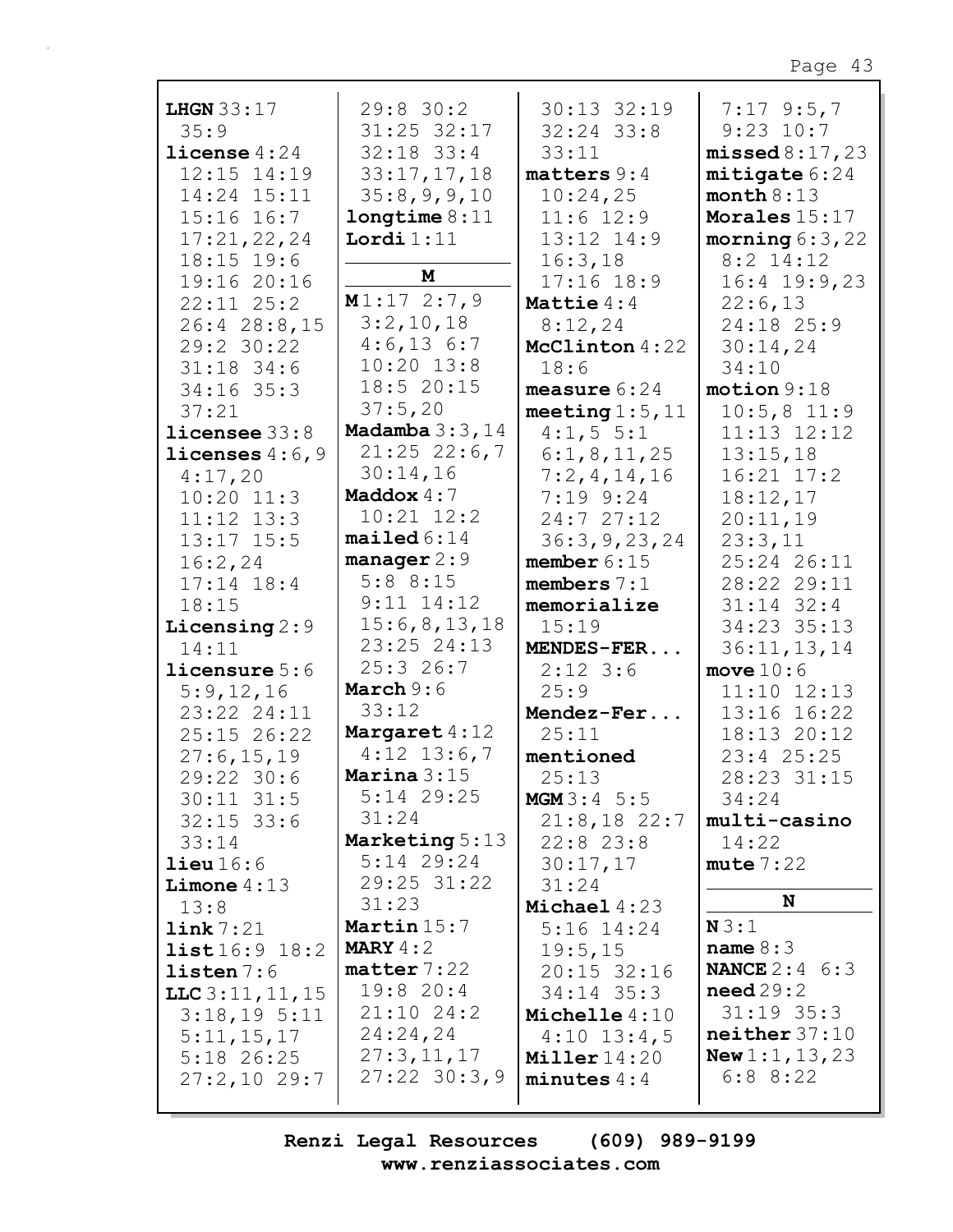| 37:6                  | Officer $5:5,10$         | parties 21:24        | plenary $5:3,6$  |
|-----------------------|--------------------------|----------------------|------------------|
| Newman $5:4$          | $5:17$ $21:8,18$         | 37:12                | 5:9,12,16        |
| 21:6, 16, 19          | 23:8 26:24               | passed17:23          | 21:5, 15, 22     |
| $22:8,19$ 23:6        | 27:929:6                 | Pat 21:25            | 22:18 23:23      |
| Nibin $5:10$          | 32:17,23                 | 30:16                | 24:9,24          |
| 26:23 28:14           | 35:8                     | Patrick 2:9          | 25:15 26:23      |
| 29:2                  | offices 1:10             | $3:3,14$ 14:10       | $27:18$ 28:8     |
| NJAC $18:15$          | 35:25                    | $16:3, 4$ 17:15      | 28:15 29:22      |
| 23:10 26:9            | Oh 9:21                  | 17:1722:6            | $30:10$ 31:5     |
| 29:4,931:20           | <b>Online</b> $3:11,18$  | Paul 3:10,18         | 32:15            |
| $32:2$ $35:5$ , 11    | $5:11,17$ 27:2           | 27:23 33:24          | Plousis $2:2$    |
| NJSA23:9,9            | 27:1629:8                | period 15:21         | $6:22$ 8:6,7,9   |
| 26:4,9,9              | 32:17,23                 | 16:10                | 9:14,17,21       |
| 29:3,4,8,9            | $33:3,4$ 35:8            | permission           | $9:25$ 10:4,8    |
| 31:19,20              | Open $6:8$               | 32:25                | 10:11,14,16      |
| $32:2, 2$ 35:4        | opening $6:4$            | Perna $4:19$         | 11:5,8,13,16     |
| 35:5, 11, 11          | Operations               | 16:13                | 11:19,21         |
| <b>Notary</b> 37:6,24 | 14:25                    | petition 24:3        | 12:8, 11, 16     |
| $\texttt{noted15:19}$ | opportunity              | 24:6,827:4           | 12:19,22,24      |
| November $27:12$      | 6:178:10                 | $30:4$ 32:20         | 13:11,14,18      |
| $32:25$ $33:15$       | Opposed $10:14$          | Petitioners          | 13:21,24         |
| 37:24                 | 11:19 12:22              | 22:2 27:25           | 14:2 16:17       |
|                       | $13:24$ $17:8$           | 33:25                | $16:20$ $17:2,5$ |
| Nugget $3:11$ , $11$  |                          |                      |                  |
| 3:18,195:11           | 18:23 20:25              | Philip $5:10$        | $17:8,10$ 18:8   |
| 5:11,17,18            | 36:20                    | 26:23 27:19          | 18:11, 17, 20    |
| 26:25,25              | OPRA $2:5$               | $28:9,14$ 29:2       | 18:23,25         |
| $27:9,15$ 29:7        | order 16:23              | 29:5                 | 20:7,10,19       |
| 29:7 32:17            | originally               | Philip's $27:5$      | 20:22,25         |
| 32:18,23              | 30:332:19                | 27:13                | 21:3 22:23       |
| $33:3,4$ 35:8         | oversight 33:7           | phones $7:22$        | 23:2,11,14       |
| nunc $33:14$          | 33:10                    | Pimpinelli 2:7       | 23:18,19         |
| O                     |                          | $3:2$ 19:7,9         | 24:18 25:20      |
|                       | Р                        | 19:11 21:9           | 25:23 26:11      |
| O2:1                  | P1:11 2:12               | 21:11,12             | 26:14,18,19      |
| O'Gara 3:10, 18       | 3:1,1,9,17               | Pizzino $4:18$       | 28:18,21         |
| 27:23,23              | 4:11,14,15               | 16:12                | 29:11,14,18      |
| 33:24,24              | 13:6,9,10                | place 7:22           | 29:19 30:15      |
| objection 11:2        | <b>PAGE</b> $4:3 \, 5:2$ | placed 16:8          | $30:25$ $31:10$  |
| $28:17$ $31:8$        | Parker $4:22$            | 17:25                | $31:13$ $32:4,7$ |
| 34:8                  | 18:6                     | Planning $8:16$      | 32:11,12         |
| objections            | participant              | 9:11                 | 34:19,22         |
| 22:21 25:18           | 7:19                     | please $6:19$        | 35:13,16,20      |
| 34:18                 | participants             | $7:23$ 8:2,3         | $35:21$ $36:2,8$ |
| Ocean $15:18$         | 7:1,5                    | <b>Pledge</b> $6:19$ | 36:14,17,20      |
| October $30:5$        | participation            | $plane$ ily 34:7     | 36:22            |
| OFFICE $2:6,8$        | 36:3,9                   | 34:15                | Policy $8:15$    |
|                       |                          |                      |                  |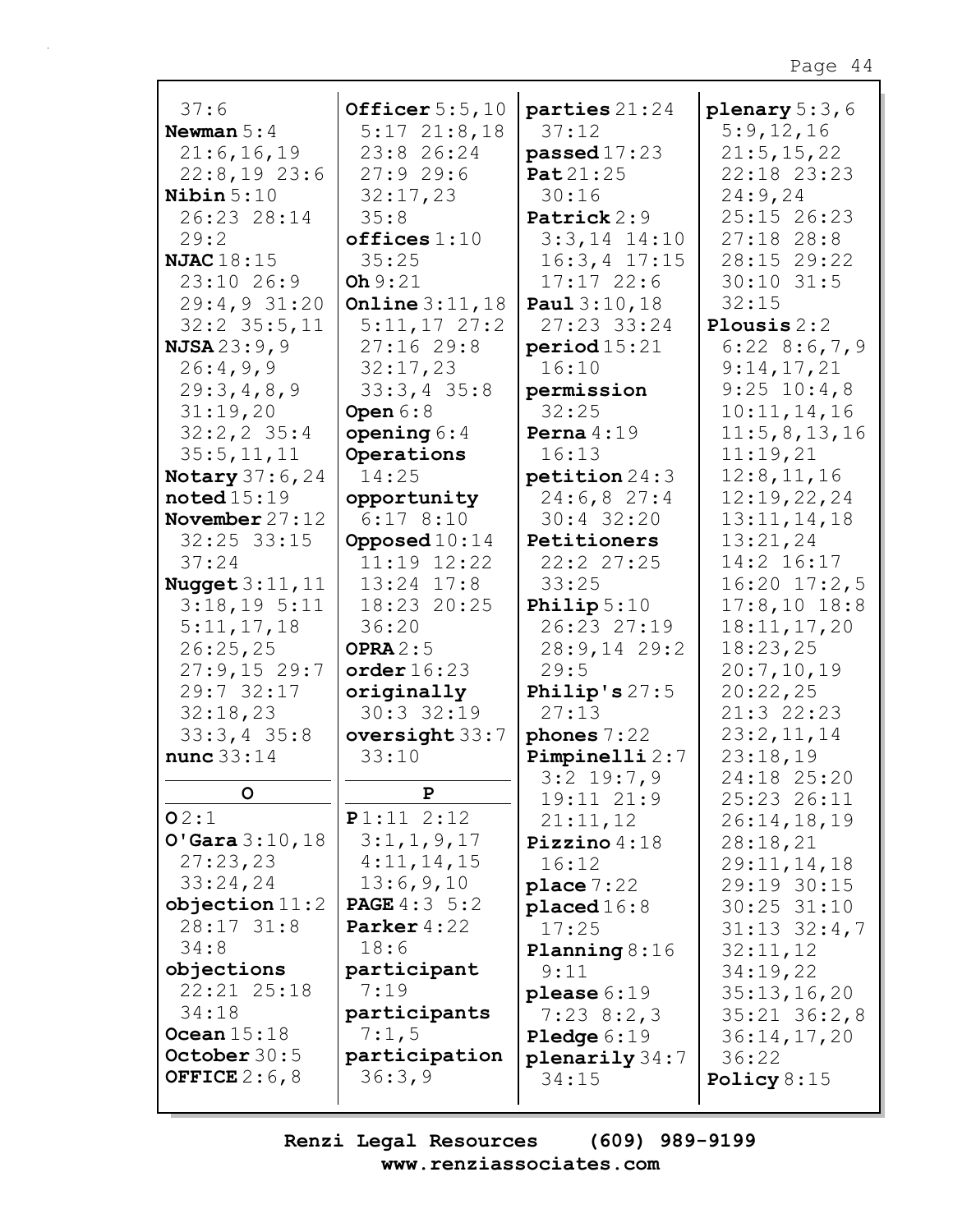| 9:11                           | 14:6 18:15                      | recommend $12:5$              | 17:25                        |
|--------------------------------|---------------------------------|-------------------------------|------------------------------|
| Portfolio 5:14                 | 26:429:3                        | recommenda                    | requesting                   |
| 29:25 31:23                    | $31:19$ 35:4                    | 19:19                         | 32:21,25                     |
| portion $36:3,9$               |                                 | recommending                  | requests $4:17$              |
| position 9:11                  | Q                               | 22:18 25:14                   | 15:25 16:15                  |
| $14:20$ $15:2,7$               | qual $27:6$                     | 28:14 31:4                    | 20:4                         |
| 15:8, 13, 18                   | qualification                   | 34:14                         | required $14:9$              |
| positions                      | 5:4,7,10,13                     | recommends                    | 15:22                        |
| 21:21                          | $5:16$ $21:5$ , 16              | $11:3$ 16:15                  | residency $29:3$             |
| precisely 28:2                 | 21:20,23                        | 18:3                          | $31:19$ 35:4                 |
| present 2:4                    | 22:18 23:23                     | $\texttt{record} 9:20$        | resolution                   |
| 27:21                          | 24:5, 10, 25                    | 22:527:21                     | $4:16$ 14:6                  |
| presented                      | 25:15 26:23                     | 33:22                         | 21:22 22:9                   |
| $27:11$ 30:3                   | 27:7,8,13,14                    | recorded $7:17$               | 22:20 23:5                   |
| <b>President</b> 3:3           | $27:18$ 28:9                    | refer $17:15$                 | $25:5,18$ 26:2               |
| $3:7,14 \ 5:4,7$               | 29:22 30:7                      | Regional $5:14$               | 28:4,7,17,24                 |
| $5:13$ $21:7,17$               | 30:10,22                        | regulations                   | $30:19$ $31:7$               |
| 22:723:7,24                    | $31:6$ 32:15                    | 18:16                         | $31:16$ 34:5,9               |
| 24:12,20                       | 32:22                           | Regulatory $2:8$              | 34:18,25                     |
| 25:326:7                       | qualified $23:6$                | 3:79:12                       | 35:23                        |
| 29:24 30:16                    | 26:6 28:15                      | 14:15 24:20                   | Resorts $3:4$                |
| $31:22$ $35:7$                 | 29:5 31:21                      | related 37:11                 | $5:5$ 15:13                  |
| previously                     | 33:13 34:7                      | $\texttt{relative} 27:15$     | $21:8,18$ 22:7               |
| 19:18                          | $34:15$ 35:6                    | 37:13                         | 23:8 31:24                   |
| <b>PRN</b> $5:5$               | questions $9:14$                | relief16:16                   | <b>RESOURCES 1:20</b>        |
| $\text{pro } 33:15$            | $9:25$ 11:5                     | 16:23                         | respect 10:23                |
| proceed $22:5$                 | $12:8$ $13:11$                  | remaining                     | $12:4$ 28:5                  |
| 24:17 33:23                    | $16:17$ $18:8$                  | 10:25                         | 33:15                        |
| proceedings                    | 20:722:23<br>25:20 28:18        | remand $12:13$                | respectfully                 |
| 37:8                           |                                 | remanded $12:6$               | 20:425:7                     |
| process $12:6$                 | 31:10 34:19                     | remember 7:23                 | 28:6                         |
| promotion 9:10                 | $\mathbf R$                     | remote $1:6$ 7:3              | response9:16                 |
| protect 6:25                   | R2:13:1                         | 37:8                          | 10:3, 10, 15                 |
| provided $7:7$                 | 16:11,12                        | remotely 6:23                 | 11:7,15,20                   |
| $7:20$ 19:18                   | 37:2                            | <b>RENZI</b> $1:20$           | 12:10, 18, 23                |
| 20:18                          | raised $12:4$                   | repeat $7:11$                 | 13:13,20,24                  |
| public 1:5, 11<br>4:1, 5 5:1   | <b>Ramos</b> $4:13$             | $\texttt{report22:17}$        | 13:25 16:19                  |
|                                | 13:8                            | 25:14 28:13<br>$31:4$ $34:13$ | $17:4,9$ $18:10$<br>18:19,24 |
| 6:1, 5, 7, 8, 15<br>7:2,6,9,10 | ratification                    | Reporter $1:17$               | 20:9,2121:2                  |
| $7:12$ 8:14                    | $4:4$ 9:23                      | 37:6                          | $22:25$ $23:13$              |
| $9:24$ 36:2,5                  | ratify $10:7$                   | Reporting $1:21$              | 25:22 26:13                  |
| $36:8, 24$ 37:6                | $\text{read } 6:4 \ 22:9$       | request $25:7$                | 28:20 29:13                  |
| public.com                     | recall21:19                     | 30:21                         | $31:12$ $32:6$               |
| 7:11,13                        | 24:227:3                        | requested $16:8$              | 34:21 35:15                  |
| pursuant $4:16$                | $\texttt{recited}\,6\colon\!21$ | 16:15,23                      | 36:16,21                     |
|                                |                                 |                               |                              |

Renzi Legal Resources  $(609)$  989-9199 www.renziassociates.com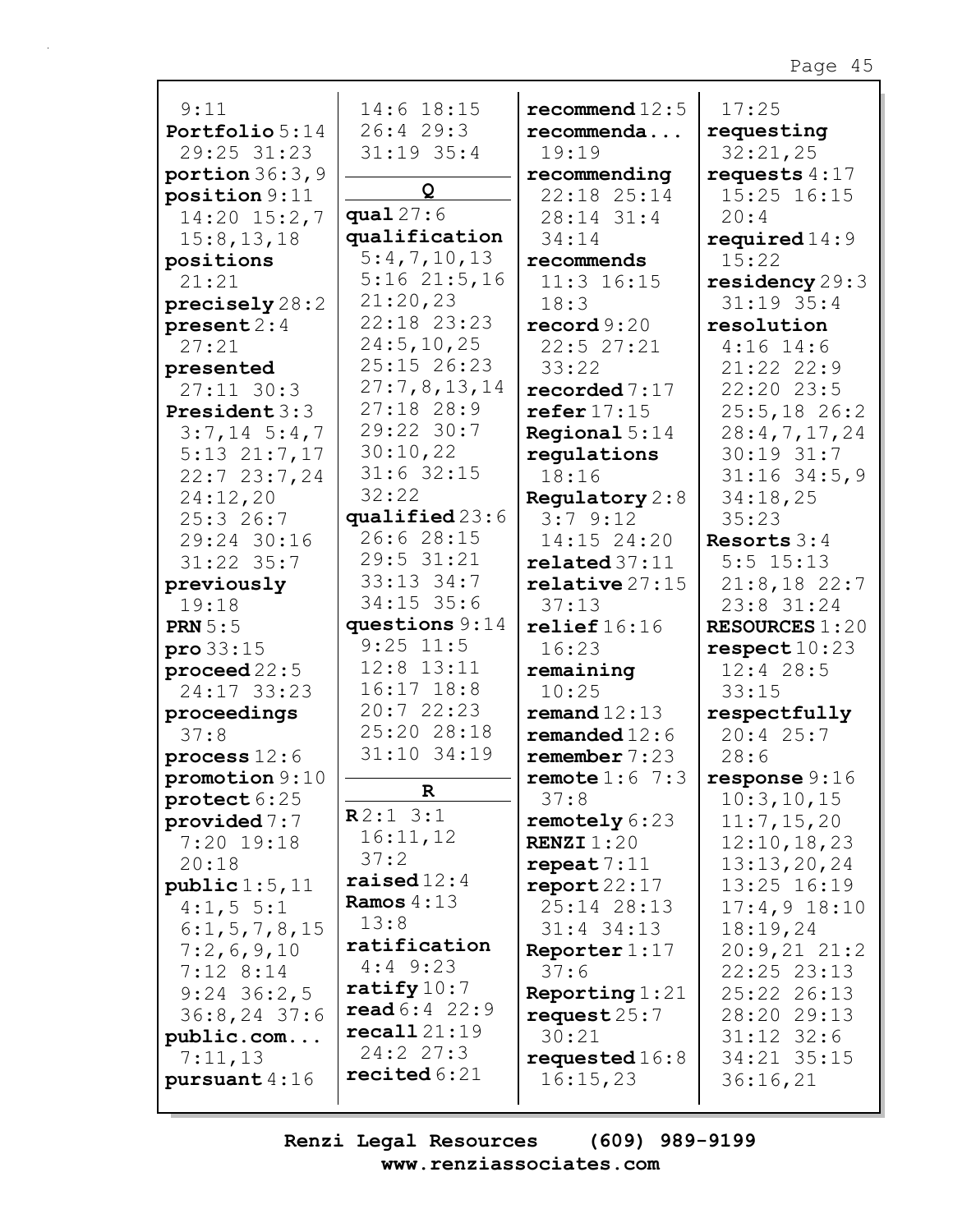| resubmitted                     | schedule $6:12$                   | settlement                     | $7:4$ 37:9                        |
|---------------------------------|-----------------------------------|--------------------------------|-----------------------------------|
| $4:8$ 13:2,17                   | Schreck $3:10$                    | 19:14 20:13                    | TEL $1:24$                        |
| $\texttt{retired8:12}$          | $3:17$ $27:24$                    | shift15:6,8                    | temporarily                       |
| retirement                      | second $10:8$                     | 15:13,17                       | 33:13                             |
| 8:20,25                         | $11:13$ $12:2$                    | sic13:6,7                      | temporary                         |
| returned $32:24$                | 12:16 13:18                       | slot15:17                      | 14:18 15:4                        |
| 33:11                           | $17:2$ $18:17$                    | sorry $9:21$                   | 15:10,15                          |
| reverse $11:23$                 | 20:19 23:11                       | sought $33:6$                  | $21:20$ 24:4,5                    |
| review $14:8$                   | 26:11 29:11                       | $\text{speaking}$ 7:24         | 27:5,7,14                         |
| $16:3,7$ 17:15                  | $32:4$ $35:13$                    | Spollen $4:14$                 | 30:6,732:21                       |
| 17:22,24                        | 36:14                             | 13:9                           | 33:5,14                           |
| 28:4 34:4                       | Secretary $2:7$                   | spread $6:24$                  | ten $8:16$ 13:17                  |
| reviewed $9:4$                  | 6:10                              | SQUARE $1:23$                  | <b>Tennessee</b> $1:12$           |
| $11:2$ $12:3$                   | security 5:5                      | staff $10:25$                  | Teresa $2:7$ 3:2                  |
| 16:14 19:17                     | $5:10$ 15:6,13                    | $11:3$ $12:3$                  | 19:7,10                           |
| 22:20 25:5                      | $21:7,18$ 23:7                    | 14:15 16:14                    | 21:12                             |
| 25:17 28:16                     | 26:24 27:9                        | 18:3 19:17                     | terms $20:17$                     |
| 30:19 31:7                      | 29:6                              | State $1:1,22$                 | <b>Thank</b> $7:25$ $8:1$         |
| 34:17                           | seeking $24:4$                    | $6:10,11$ 8:22                 | 8:89::3                           |
| revised 33:2                    | $27:5$ 30:5                       | 37:6                           | $10:17$ $11:22$<br>$14:3$ $15:23$ |
| Richardson                      | Senator 6:7<br>Senior $2:7 \ 3:2$ | statement $6:4$                | 15:24 17:11                       |
| $2:11$ $3:2,13$<br>22:2,13,14   | $5:4,7$ 19:7                      | status $33:2$<br>Stephen 4:9   | 19:220:6                          |
| $30:24$ $31:2$                  | $19:11$ $21:6,9$                  | 13:3                           | 22:12,22                          |
| <b>Rock</b> $15:2,9$            | 21:13,17                          | stipulation                    | 23:20 25:8                        |
| Rodriguez $4:14$                | 22:723:6,24                       | 19:13,17                       | 25:19 26:20                       |
| 13:9                            | 24:12 25:2                        | 20:5, 13, 18                   | $30:23$ $31:9$                    |
| roll8:323:14                    | 26:7 30:16                        | Stokes 18:7                    | 36:23                             |
| 26:14 29:14                     | sent $7:10,12$                    | $\texttt{subject} 20:16$       | Thi 4:7 10:21                     |
| $32:7$ 35:17                    | separately                        | submitted $20:5$               | 11:25                             |
| Ronald $4:14$                   | 10:24 11:25                       | subscribers                    | Thompson $2:12$                   |
| 13:9                            | September                         | 6:14                           | $3:9,17$ 28:10                    |
| Room 1:11                       | $21:21$ $24:7$                    | substance                      | 28:10 34:10                       |
| <b>Ryan</b> $4:21$ $18:4$       | serve $5:4,7,10$                  | 22:10 30:20                    | 34:11                             |
| Rynkiewicz                      | $5:13,17$ 21:6                    | SUITE $1:22$                   | time $7:14,15$                    |
| 14:24                           | $21:16$ 23:6                      | surveillance                   | 33:5,12                           |
|                                 | 23:24 24:11                       | 15:8                           | today $6:23$                      |
| S                               | $26:6, 23$ 27:8                   |                                | 24:9                              |
| S3:1 5:7                        | $29:6, 23$ 30:7                   | T                              | TOLL $1:24$                       |
| 23:23 26:4                      | 31:22 32:16                       | $T2:2$ 15:12                   | Torres $4:19$                     |
| Sacco $3:7$                     | $32:22$ $35:7$                    | 37:2,2                         | 16:13                             |
| 24:18,19                        | service $8:14$                    | take $8:10$                    | tortured $34:3$                   |
| safety $6:25$                   | 8:21                              | taken $37:8$                   | <b>Totoro</b> $4:15$              |
| Salute 6:21<br>Salvatore $4:19$ | Services $1:21$                   | Taylor $4:7$<br>$10:22$ $12:2$ | 13:10                             |
| 16:13                           | session $9:5,6$                   | technology $1:6$               | <b>TRACEY</b> $3:13$              |
|                                 | $9:8$ 35:23                       |                                | <b>Tracy</b> $2:11 \ 3:2$         |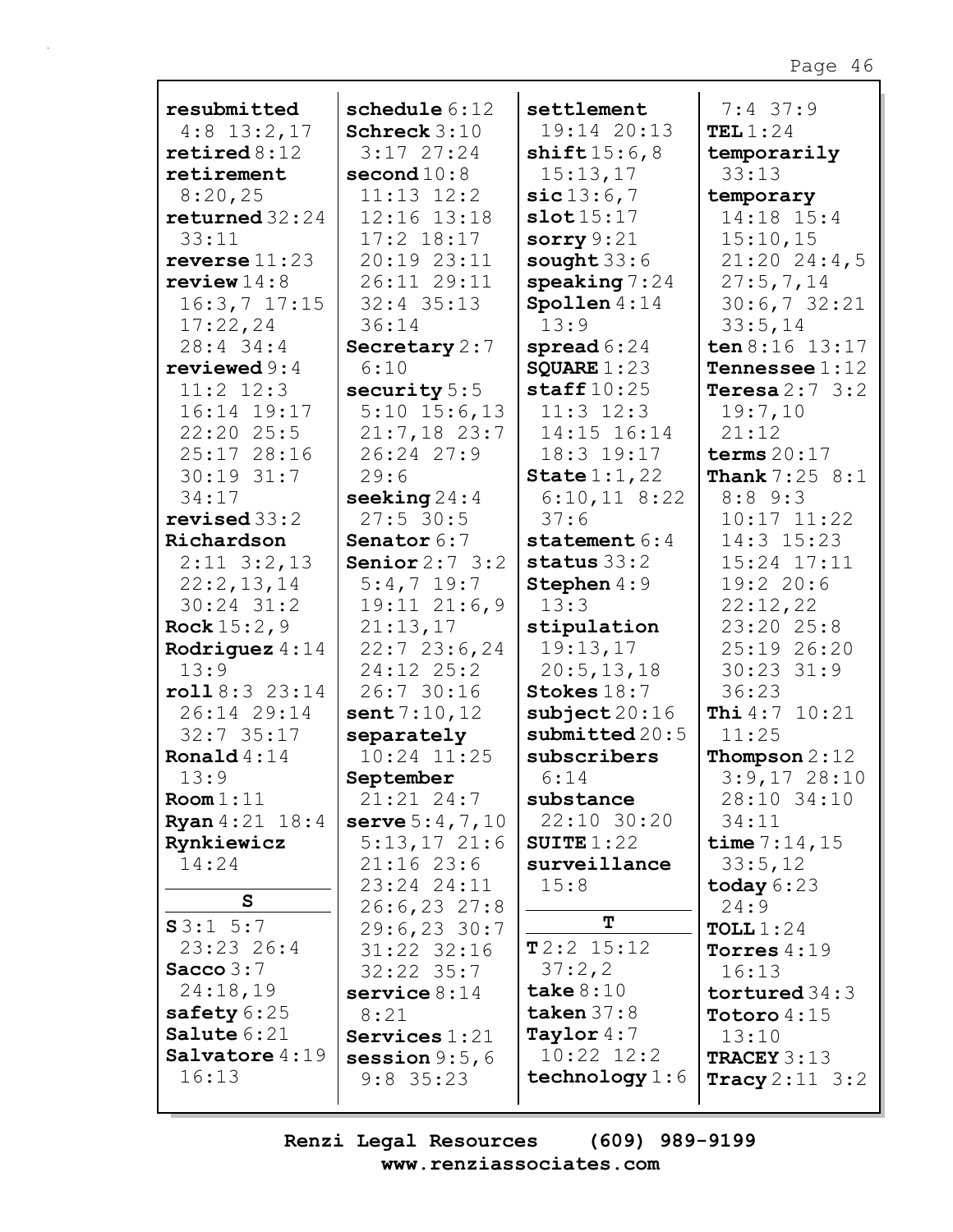| 22:2,14            | 30:25 31:15               | $\mathbf 0$             | $19:41A-6.1(f)$     |
|--------------------|---------------------------|-------------------------|---------------------|
| 30:25              | $31:22$ $32:9$            | 084011:13               | 18:16               |
| transcribed        | 32:10 34:24               | 086901:23               | 19756:7             |
| 7:16               | 35:7,18,19                |                         | $\overline{2}$      |
| transcript         | 36:12                     | $\mathbf{1}$            |                     |
| 37:8               | Videography               | 14:49::1,22             | 24:510:1,18         |
| Trenton 6:11       | 1:21                      | 30:5                    | 11:1 23:10          |
| Trevis $4:22$      | Volpe $4:8$               | 103:94:377              | 204:23              |
| 18:6,7             | 10:22,24                  | 5:926:1,21              | $20 - 12 - 09 - 03$ |
| Trop $24:15$       | 11:24                     | 27:128:1                | 35:23               |
| Tropicana 3:8      | <b>vote</b> $4:3 \ 5:2$   | 33:12                   | 2020 6:10,13        |
| $5:8$ 23:25        | 14:9 23:15                | $10:301:14$ 4:2         | 9:621:21            |
| 24:21 25:3         | 26:15 29:15               | $5:2 \; 6:2$            | 24:4,727:5          |
| 26:8               | $32:8$ 35:17              | 100015:3                | $27:12$ 30:5        |
| true $37:7$        |                           | 113:124:6,7             | 32:21,25            |
| Tu $4:7$ 10:21     | W                         | 4:7,85:12               | 33:15               |
| 11:25              | W2:4,63:5,9               | 9:629:1,20              | 20211:94:2,5        |
| tunc $33:15$       | 3:12,16                   | $30:1$ $31:1$           | $4:16,16$ 5:2       |
| two $11:6, 11, 23$ | want $8:19$               | 11:031:14               | $9:8,24$ 10:7       |
| $11:24$ $12:5,5$   | wanted $8:10$             | 36:25                   | 14:5,6,14,18        |
| 12:14              | way 30:4 33:9             | 121:93:16               | 14:22 15:4          |
|                    | We've 22:20               | 4:2,6,8,8               | 15:10,15            |
| U                  | 31:7                      | $5:2,15$ 14:18          | 28:14 33:12         |
| Unit $8:16$        | web $7:21$                | $32:1, 13$ 33:1         | 34:14 35:24         |
| use $7:3$          | website $7:7,18$          | $34:1$ $35:1$           | 37:23               |
|                    | <b>Wednesday</b> $1:9$    | 134:827:5               | 2024 37:24          |
| $\mathbf{v}$       | 35:24                     | $13:69C-2.6$            | 215:315:4,10        |
| vice 2:3 3:3,7     | Welcome $6:22$            | 26:10                   | 37:24               |
| $3:14 \ 5:4,7$     | well-deserved             | $13:69C-2.7$            | $21 - 0004 - CK$    |
| $5:13$ 8:4,5       | 8:19                      | 23:10 29:10             | 4:24                |
| $8:18$ 10:6        | Williamson                | $32:3$ $35:12$          | $21 - 05 - 121:5$   |
| 11:10 12:13        | 15:7                      | 144:5, 159:8            | $4:1$ 5:1 6:1       |
| 13:16 14:13        | <b>wish</b> $6:15$ $8:19$ | 9:23                    | 36:24               |
| 16:22 18:13        | 8:24                      | 14th 10:7               | 22771:22            |
| 19:10,24           | www.RLReso                | 154:17                  | 235:3,6             |
| 20:12 21:6         | 1:25                      | 1614:2224:7             | 2316:6              |
| 21:12,17           |                           | 16th21:21               | 2392002 5:5         |
| $22:7,14$ 23:4     | X                         | 174:17,20               | $2527:12$ 32:25     |
| 23:6, 16, 17       |                           | 37:23                   | 33:15               |
| 23:24 24:12        | Υ                         | $17 - 01 - 11 - 11 - C$ | 265:6,924:4         |
| 24:19,19           | Yeah $27:23$              | $4:16$ 14:7             | 2715:15             |
| 25:2,10,25         | years $8:13,17$           | 184:20                  | 28 32:21            |
| 26:7, 16, 17       | 16:10                     | 194:23                  | 295:9,12            |
| 28:23 29:16        | YouTube $7:8$             | $19:41A-5.3$            |                     |
| 29:17,23           |                           | 29:4 31:20              | 3                   |
| 30:15,15,16        | z                         | 35:5                    | $34:8$ 12:1,25      |
|                    |                           |                         |                     |

Renzi Legal Resources  $(609)$  989-9199 www.renziassociates.com